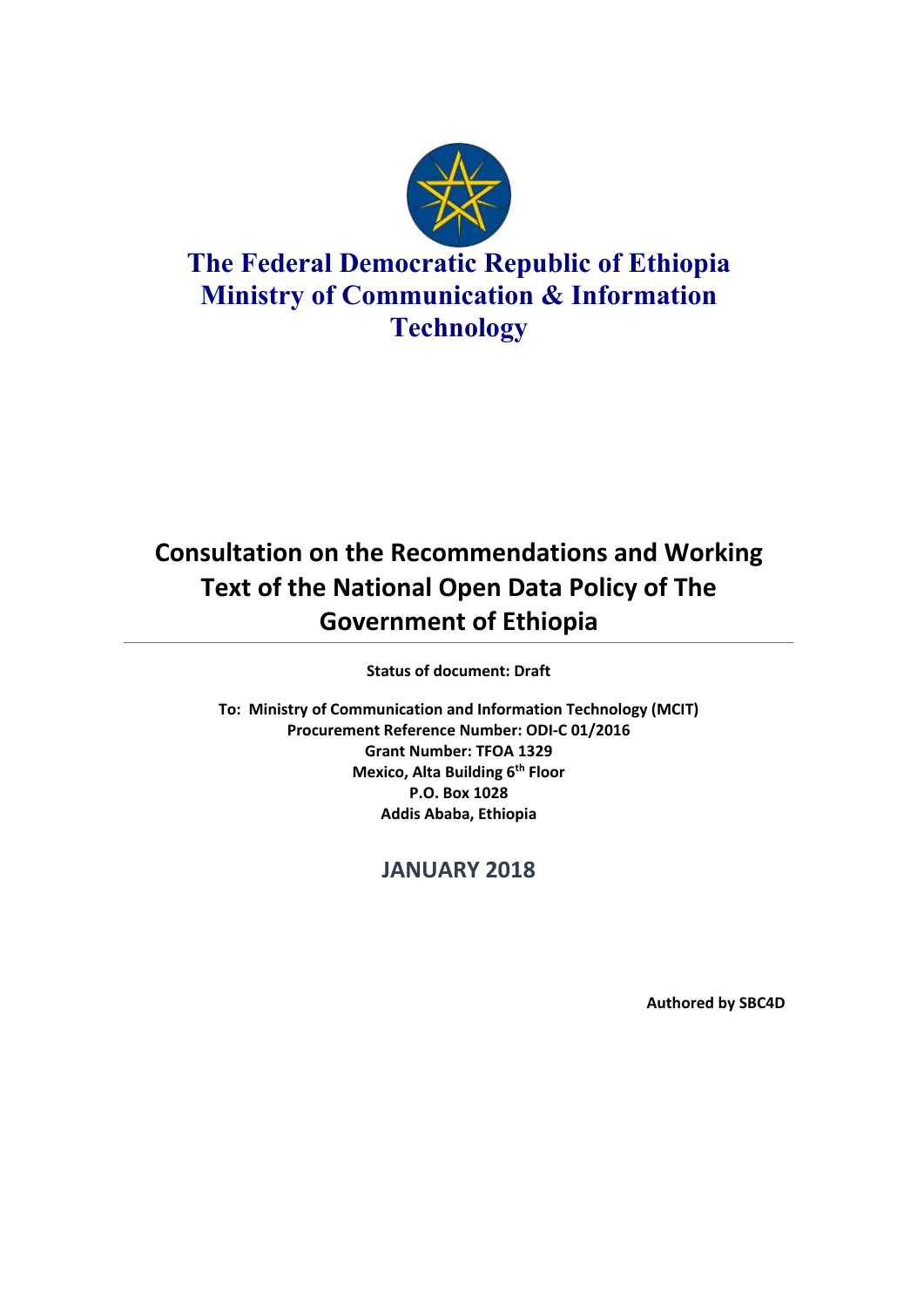# **Contents**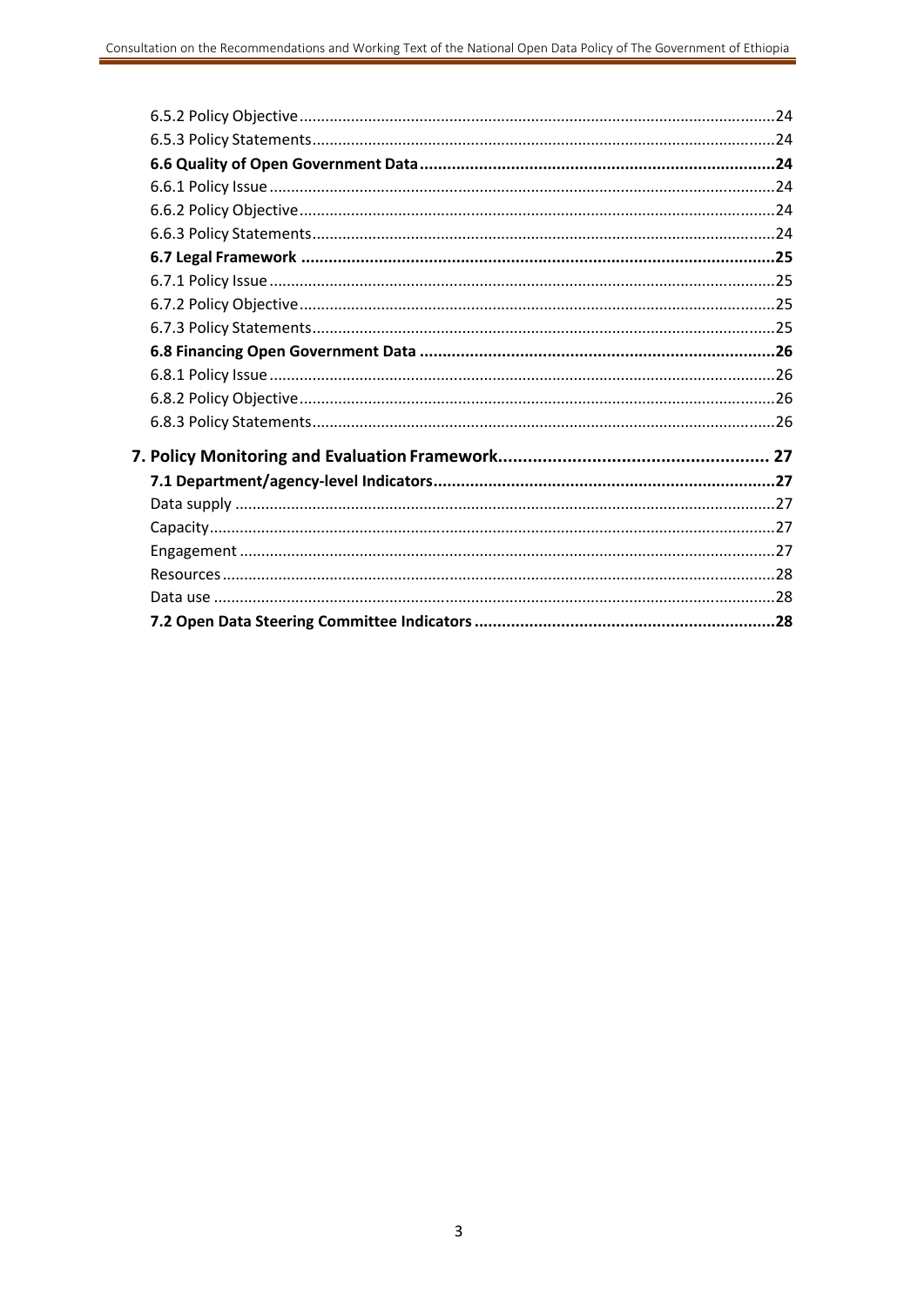## **ABBREVIATIONS**

- CSA Central Statistics Agency
- ICT Information and Communication Technology
- MICT Ministry for Communication and Information Technology
- MoCIS Ministry of Public Service and Human Resource Development
- NPC National Planning Commission
- ODRA Open Data Readiness Assessment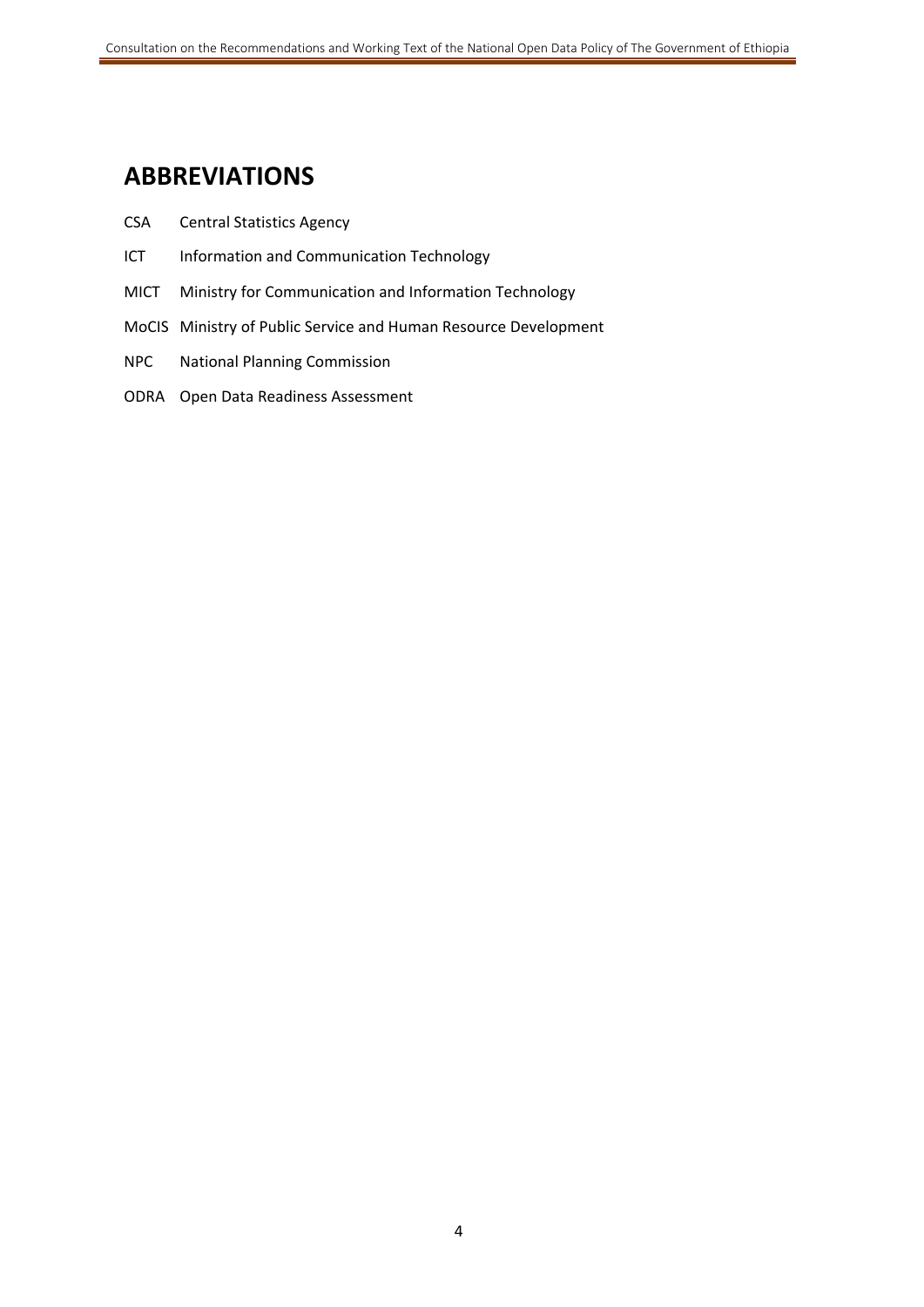# **GLOSSARY**

1

| <b>TERM</b>                                | <b>DEFINITION</b>                                                                                                                                                                                                                                                                                                                                               |
|--------------------------------------------|-----------------------------------------------------------------------------------------------------------------------------------------------------------------------------------------------------------------------------------------------------------------------------------------------------------------------------------------------------------------|
| Data                                       | Known or assumed facts about something that can be used in calculating,<br>reasoning, or planning.                                                                                                                                                                                                                                                              |
| <b>Datasets</b>                            | Collection of data presented in a tabular or non-tabular form.                                                                                                                                                                                                                                                                                                  |
| department or<br>agency (of<br>government) | All ministries, departments, commissions or any other permanent or semi-<br>permanent organizational structure, including public agencies, state-owned<br>companies and organs of the state, established by government and that have been<br>given the responsibility to perform a public function under the auspices of the<br>Federal Government of Ethiopia. |
| <b>Government data</b>                     | Data produced or commissioned and published by a government institution.                                                                                                                                                                                                                                                                                        |
| <b>Information</b>                         | Data that have been organized and communicated. <sup>1</sup>                                                                                                                                                                                                                                                                                                    |
| <b>Machine readable</b>                    | Data in a format that can be automatically read and processed by a computer such<br>as CSV, JSON and XML.                                                                                                                                                                                                                                                       |
| <b>Open Data</b>                           | Data in machine-readable format that is publicly available under an open license<br>that ensures it can be freely used, reused and redistributed by anyone for any legal<br>purpose.                                                                                                                                                                            |
| <b>Open Data Portal</b>                    | A web-based platform that aggregates the open data catalogue for government<br>agencies and which the public can access without restriction.                                                                                                                                                                                                                    |
| Metadata                                   | The information that describes the data source and the time, place, and conditions<br>under which the data were created. Metadata informs the user of who, when,<br>what, where, why, and how data were generated. Metadata allows the data to be<br>traced to a known origin and know quality                                                                  |
| <b>Restricted data</b>                     | Data that the for reasons of privacy or security are only made available on request<br>and under restrictive re-use conditions determined by the data owner.                                                                                                                                                                                                    |
| Sensitive data                             | Data that if made publicly available is likely to put individuals, organizations or the<br>state itself at risk of harm or injury, and as defined in various Acts and rules of the<br>Government.                                                                                                                                                               |
| Sharable data                              | Those data not covered under the scope of restricted or sensitive data.                                                                                                                                                                                                                                                                                         |
| Data standards                             | Any application that embeds data handling functions (e.g., data collection,<br>management, transfer, integration, publication, etc.) and operates on data in a<br>manner that complies with data format and data syntax specifications produced<br>and maintained by open, standards bodies.                                                                    |

<sup>1</sup> Porat M (1977) *The Information Economy: Definition and Measurement*. Washington DC: Office of Telecommunications, US Department of Commerce.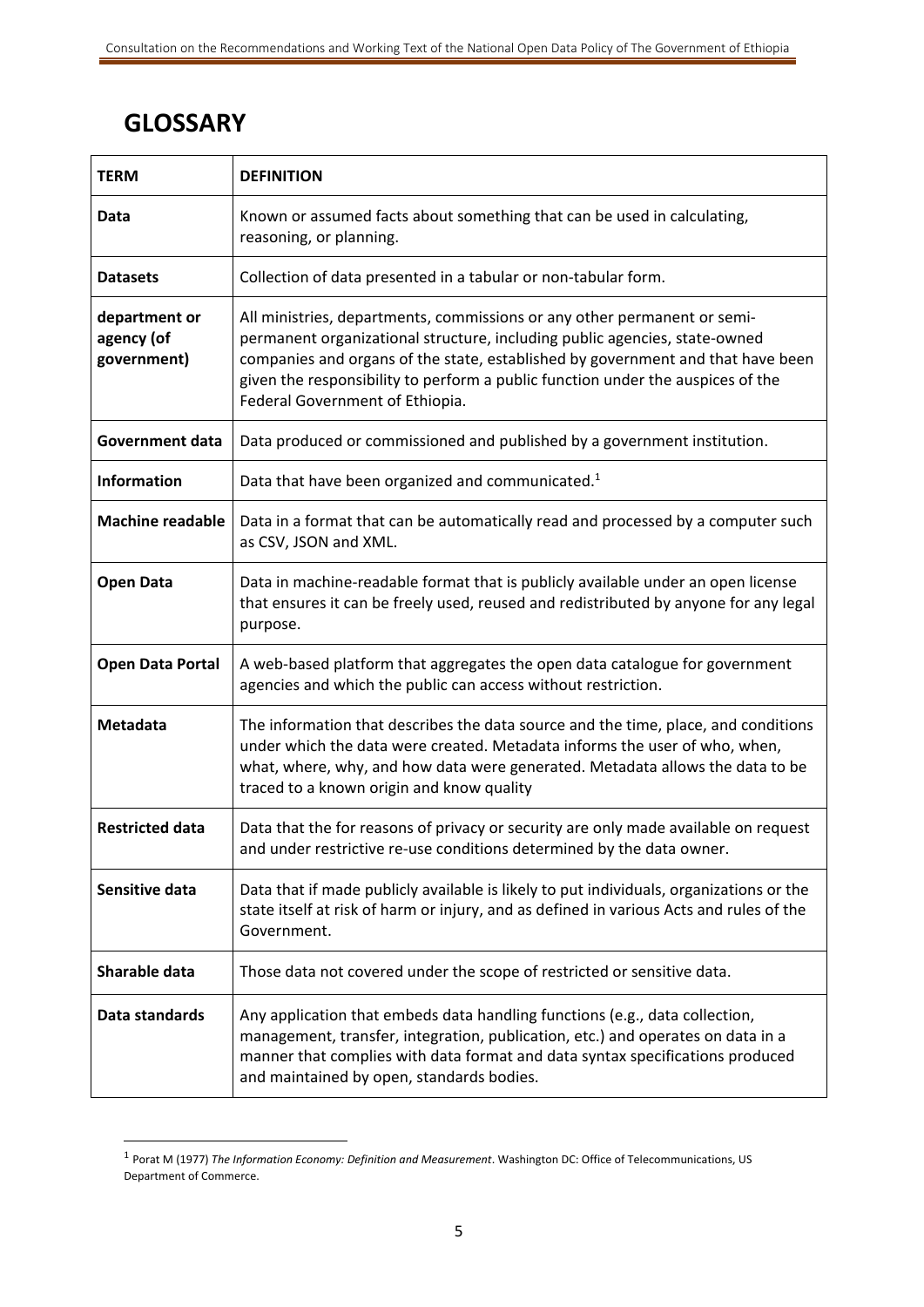## **1. BACKGROUND**

The background to the policy process is included in this document for purposes of transparency. Section 1 shows the processes, considerations and revisions that followed consultations with stakeholders that contributed to the final version of the National Open Data Policy.

Section 1.1 provides background information from Ethiopia's Open Data Readiness Assessment conducted in 2014, while Section 1.2 provides insights from a situational analysis commissioned by the Ministry for Communication and Information Technology (MCIT) in 2017. The situational analysis provided several policy recommendations, and these are included in Section 1.2. These recommendations formed the basis of further consultations that will ultimately inform the final version of Ethiopia's National Open Data Policy.

## **1.1 Open Data Readiness Assessment**

The world over the last 10 years has experienced exponential growth in demand for access to government data. This has largely been led by the assumption that access to data facilitates spurs innovation, improved service delivery and better economic opportunities for citizens. ICT's provide an unprecedented opportunity to supplement and boost such initiatives and governments across the world acknowledge that this will ultimately result in greater accountability, transparency, efficiency and effectiveness of the government itself.

The Government of Federal Democratic Republic of Ethiopia took the first steps towards harnessing the benefits of Open Data by conducting the Open Data Readiness Assessment (ODRA) Study in June 2014. The findings of the ODRA revealed that Ethiopia had fulfilled many requirements to integrate open data principles across the public sector and, subsequently, an action plan with details on next steps was drafted.

According to the 2014 ODRA, compared to other countries in the region, Ethiopia has a remarkably strong supply side. A Right to Information framework [ref] is in place and there is a well-established political will to introduce an Open Data Initiative across ministries and agencies. The national Open Data Portal has been launched and several key ministries have established procedures to collect and manage data, and there are many cross-government initiatives that can be leveraged.

The Government of the Federal Democratic Republic of Ethiopia has put in place laws and legislation to promote access to online data and information. These include Freedom of the Mass Media and Access to Information<sup>2</sup> (Proclamation No. 590/2008); the National Data Protection Law, E‐commerce Law, Computer Misuses and Cybercrime Law and the E‐signature Law.<sup>3</sup> The enactment of these laws provides for the availability of data in open formats while safeguarding the privacy and security of institutions and individuals.

In terms of the required infrastructure to support and Open Data Initiative, Ethiopia has also been working towards the establishment of a national Public Key Infrastructure (PKI) framework. The government has adopted an e‐government enterprise architecture and interoperability framework.

According to the 2014 ODRA, the apparent lack of demand is largely attributable to a lack of awareness and weak capacity. The private sector is aware of the benefits of Open Data, and is

<sup>-</sup><sup>2</sup> http://www.mcit.gov.et/web/guest/laws-and-standards-in-the-ict-sector

<sup>3</sup> https://goo.gl/YMWgaQ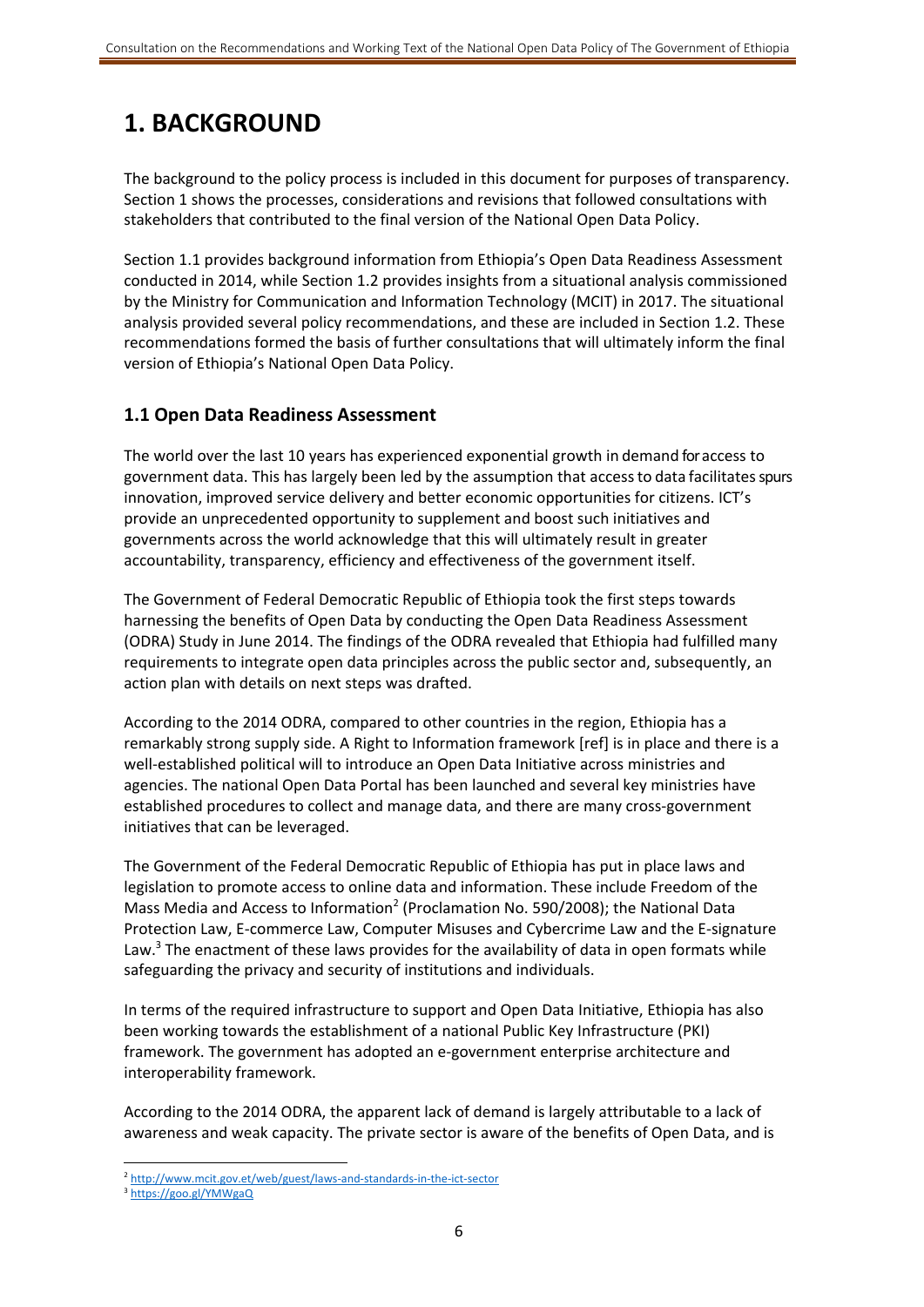moving from the 'hardware stage' toward services.4

The ODRA report recommended both short-term and long-term goals. As part of the short-term actions of strengthening the supply‐side, the government launched the national open data portal and followed up by capacity building within various ministries.

The 2014 ODRA also made recommendations on the policy side. Access to government data in a simplified manner and machine‐readable format to enable use and re‐use of data and the absence of harmonized regulations, procedures and strategies to manage and release such data, calls for a comprehensive policy that will guide public institutions in producing and releasing data. Aided by the advancement of Information and Communication Technology (ICT), such a Policy would provide directives, guidelines, and uniformity in implementing Open Data initiatives in Ethiopia. Further, an appropriate open data‐specific policy must provide a clear and detailed monitoring and evaluation framework that will help to measure and evaluate the evolution of the open data initiative, detect specific issues and design appropriate contingency plans to address them.

As a follow‐up to the assessment, MCIT commissioned a study in parallel to developing the national open data portal that further highlighted the granular points to be addressed by such a policy. Some of the key elements identified were ‐

- 1. Which public sector information should be available for citizens?
- 2. How to safeguard privacy of citizens?
- 3. What is the practical response time to receive public information?
- 4. Whether to or how much to charge?
- 5. How to manage information?
- 6. How to analyse, process and present information?

The end goal therefore of such a policy should be that all government agencies and public companies must be aware of the specificities of the Open Data Initiative, understand the requirements, and guidelines and the processes to publish open data. Due care must be taken to ensure that such agencies must also acquire the appropriate capacities both at the management and the technical levels to implement and embed the required change towards more open data practices across the data ecosystem.

## **1.2 Situation Analysis 2017 & Recommendations**

## *1.2.1 Leadership*

Leadership is a critical success factor for Open Data agenda. It is essential that top leaders publicly demonstrate their commitment to the agenda and keep public institutions accountable for its implementation. It is equally important that Open Data champions are groomed and supported across the agencies within government and other public institutions. Leadership from the supply side alone is not sufficient and therefore intermediary actors and actors from the demand side become critical for the ultimate success of any Open Data Initiative.

In the context of Ethiopia, there is evidence of leadership support for open data at the highest levels in government. There is high-level support via the National Planning Commission (NPC) that reports directly to the prime minister. The prime minister expects more and better‐quality data from government ministries and agencies to enable the NPC to fulfil its primary duty of monitoring the implementation of the country's strategic plans. That the NPC has submitted a

<sup>-</sup><sup>4</sup> See financial services being provided by Kifiya: http://www.kifiya.com/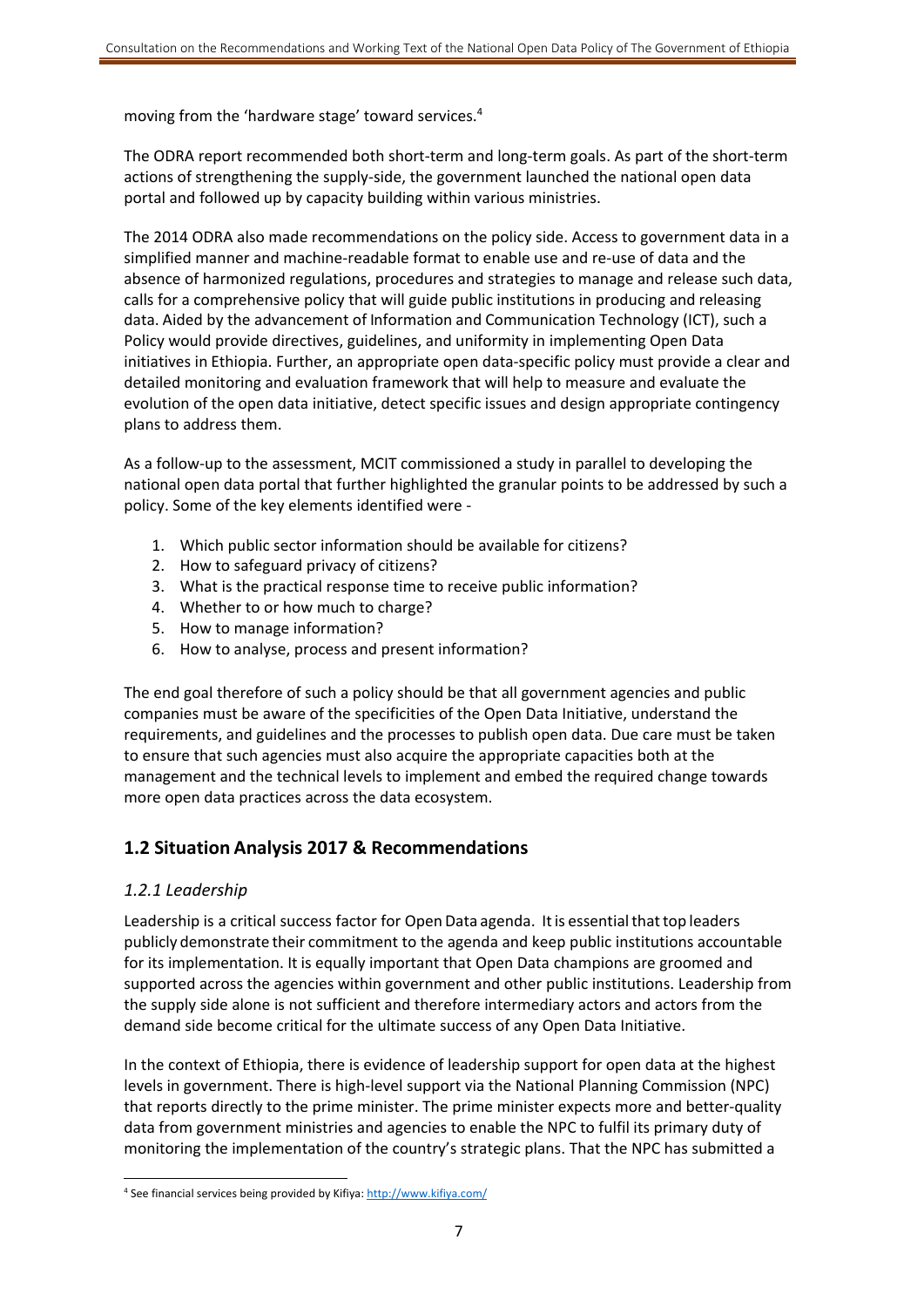concept note to the prime minister outlining the creation of a national data center is indicative of an acknowledgment at the highest level of the importance of accessible and reliable government data. There is a notable development at the operational level: MCIT and the Central Statistics Agency (CSA) have entered into a memorandum of understanding on how data will be management and shared.

#### *Key actors*

Based on the current landscape in Ethiopia, the following key actors (or anchor institutions) and their specific roles have been identified:

- 1. Ministry of Communication and Information Technology (MCIT): Provision of the ICT infrastructure required to store, curate and share data reliably and effectively. This would include a robust network, a well‐structured data center, the provision of the required documentation to guide government entities on how and in what formats to submit data; and a user‐centered open data portal.
- 2. Central Statistics Agency (CSA):
	- a. Application of statistical expertise (i) to ensure that published open data meet minimum standards requirements and (ii) to make a determination on the authoritative data source.
	- b. Publisher of large‐scale, national survey data (e.g. census data).
- 3. National Planning Commission (NPC):
	- a. Point of centralization for government data.
	- b. Key user of government data for the monitoring and evaluation of the national strategic plan.
	- c. Potential re‐supplier of open government data.
- 4. Office of the Ombudsman: Representative of citizens in ensuring the enactment of their rights to access public data as per the Freedom of Mass Media and Access to Information Proclamation (no. 590/2008).
- 5. Ministry of Public Service and Human Resource Development (MoCIS): Provision of training on open data to public servants.
- 6. Higher education sector: Both public and private universities under the direction of the Ministry of Education:
	- a. Provision of training and certification of skills related to the publication, curation and use of open data
	- b. Funding and support for research on open data to better understand which open data initiatives and which fail in the Ethiopian context
	- c. Setting up open data clusters, such as the existing open data cluster at Addis Ababa University:
	- d. Promotion of the publication and use of open data within the national research system.
	- e. Evidence‐based policy advice on the effectiveness and impact of the open government data in Ethiopia.
- 7. Regional information technology development agencies located in the 9 regions of Ethiopia as well as 2 city administrations and other regional data processing offices: Stakeholders operating at the subnational level who are closer to the point of service delivery and the needs of the publics they serve.
- 8. Non‐government organizations focused on transparency and accountability, including CoST, a country‐centered initiative to improve the value for money spent on public infrastructure by increasing transparency in the delivery of publicly‐financed construction projects.
- 9. Entrepreneurs in the private sector: Users of open data for development of innovative products and services.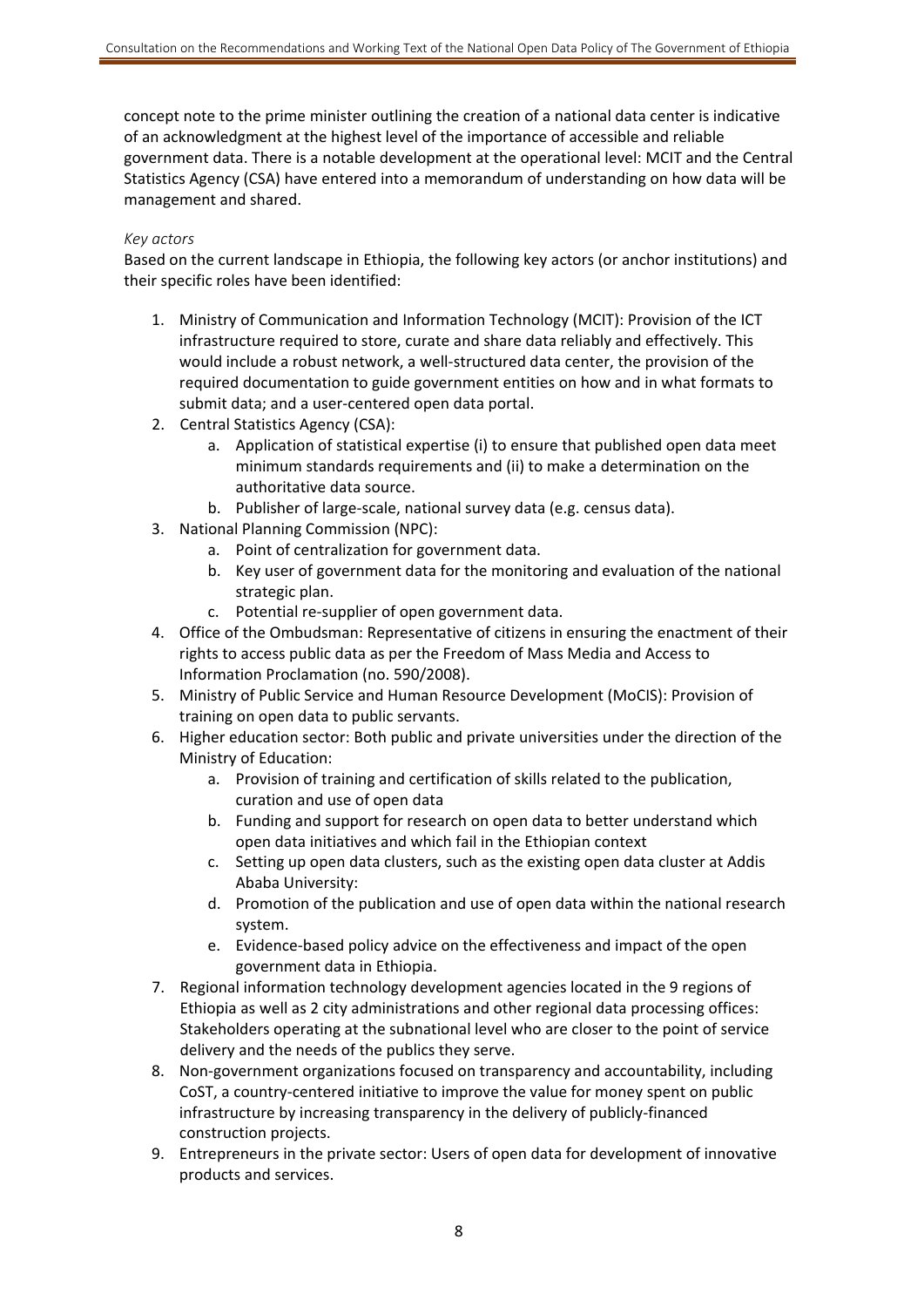#### *Recommendations (pre‐consultation)*

The implementation of a national open data policy will require coordinated contributions from a range of stakeholders, key among them in government is the Central Statistics Agency (CSA), and the National Planning Commission (NPC). Such coordinated contribution will require leadership and structures provided with a strong mandate to ensure the publication, curation and use of open data in Ethiopia. From a policy perspective, such leadership needs to be formalized and the following is proposed:

- 1. Mandate the National Planning Commission to oversee the implementation of the Ethiopian Open Data Initiative.
- 2. Set up an Open Data Steering Committee comprised of one representative of each of the stakeholder groups listed under "Actors" above.
- 3. Optional: If joint representation on a Steering Committee is likely to be ineffective and/or problematic, then at the very least task a government-only Steering Committee to consult formally with external stakeholders with what their data needs are. The Steering Committee should, after the consultation, oversee the process of data collection and publication.

#### *1.2.2 National Technology and Skills Infrastructure*

Technological infrastructure provides a platform for accessing, sharing, analyzing and usage of data. The infrastructure that includes availability of physical communication networks, devices, ICT skills (for both technical and non‐technical users), internet access and affordability increase the chances of success to Open Data Initiatives.

Government has made substantial investments in the ICT infrastructure and technical training for its public servants. There is significant development of skills in managing and using ICT systems. MCIT has been developing capacity to provide a range of centralized applications and e-services within the public sector. It is also operating the government e-service portals and its Data Center including shared ICT infrastructure. It has the mandate, project management skills and technical skills necessary to implement and anchor Open Data initiatives. Support is available from the private sector.

However, current skilling initiatives appear to be technical in its focus and targeted at ICT staff within the ministries. Awareness of open data at the level of director in ministries is still minimal. From a policy perspective it is critical that those in leadership positions are aware of open data and are properly informed of what open data is (and isn't) and what value it holds.

Ethio Telecom forms the telecom backbone of the country. It is also in the process of establishing a center of excellence that can further support MCIT in developing skills infrastructure.

#### *Actors*

Based on the current landscape in Ethiopia, the following key actors (or anchor institutions) and their specific roles have been identified:

- 1. Ministry of Communication and Information Technology (MCIT): Provision of the ICT infrastructure including necessary hardware and software, data center, training services.
- 2. Ethio telecom: Connectivity backbone and shared hosting services, data center and center of excellence for training purposes.
- 3. Ministry of Public Service and Human Resource Development (MoCIS): Provision of training on open data to public servants.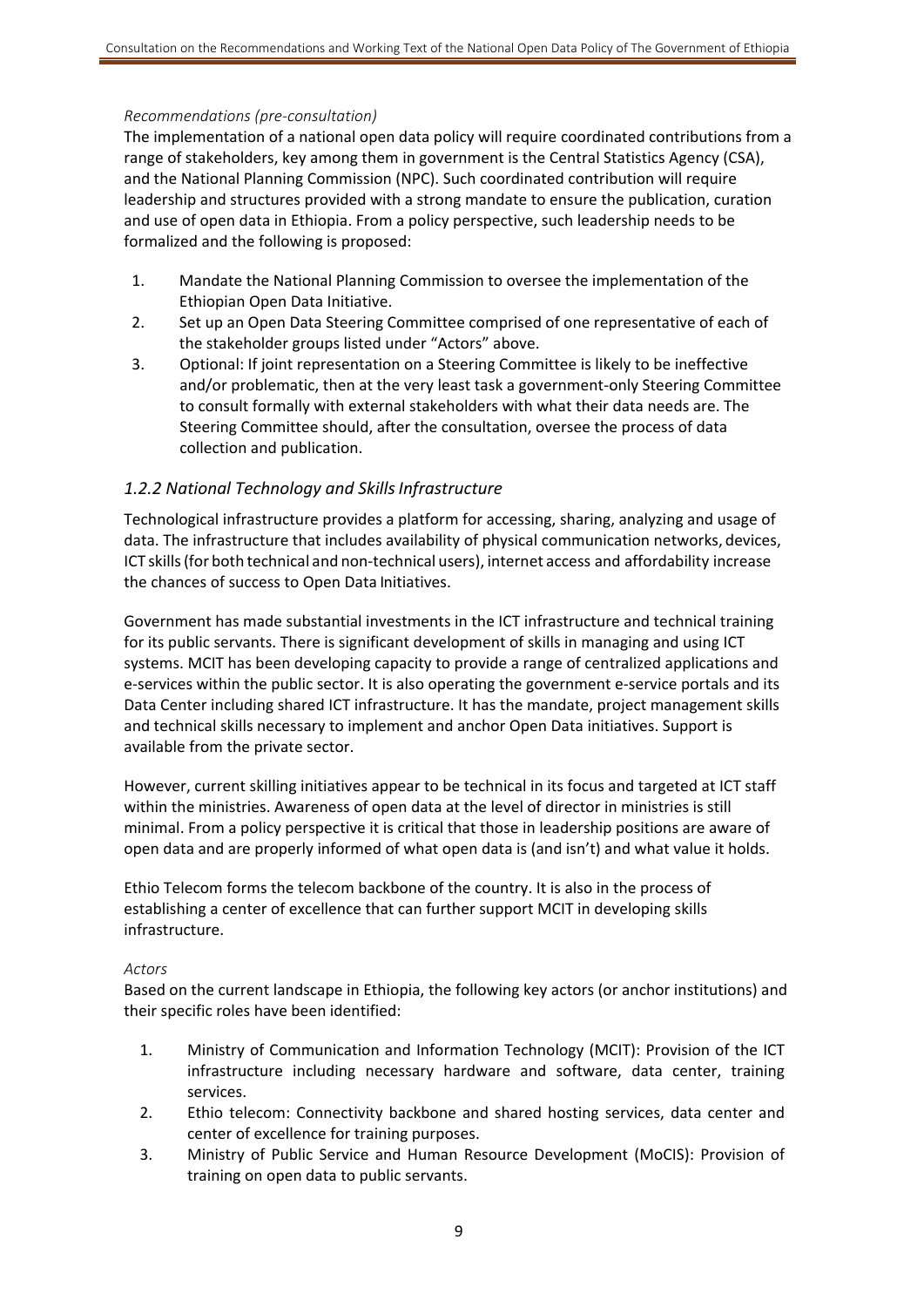- 4. Central Statistical Agency (CSA): Support in designing large‐scale data collection and in statistical analysis.
- 5. Private sector: Provides additional capacity and skills to train government staff and to provide support directly to those government departments or agencies that require on‐going support.

#### *Recommendations (pre‐consultation)*

From a policy perspective the following is proposed

- 1. Training to target data managers and the directors of government agencies (particularly directors of public relations and of planning) and focus on change management and their cooperation with the open data rapid implementation team.
- 2. From training delivered, identify 'institutional entrepreneurs' within government agencies to provide them with the necessary support they need to champion open data and steer the change processes required to institutionalize open data practice

#### *1.2.3 Government Open Data Portal*

Individual government departments, ministries and agencies are publishing data on their respective websites although predominantly in an in ad hoc manner. CSA remains the custodian of all government data. From an open data perspective, government has made strides in realizing the benefits of Open Data. As recommended in the action plan drafted following the ODRA in 2014, a beta version of the Ethiopian National Open Data Portal (www.data.gov.et) has been developed.

The portal is still at an early stage: as at July 2017, only 5 datasets were publicly available on the national portal; and by March 2018 the number of datasets had increased to 25. All data are published in Microsoft Excel and/or csv formats under a Creative Commons Attribution open license.

A key takeaway from the analysis of the use of Open Data Portal is that it is evident that due to a lack of clear policy, the activity of users in the ministries, tasked with publishing data on the portal, is ad hoc and once-off. Most often, activity is linked to training and ceases once training is completed.

#### *Recommendations (pre‐consultation)*

From a policy perspective the following is proposed

- 1. Set up an open data implementation team to source, extract, prepare and publish government datasets on the open data portal. The team to focus on existing datasets that are readily available on the website of government ministries and agencies, and executing approved data requests received.
- 2. Mobilize two separate rapid implementation teams: one to focus exclusively on data that fall under the mandate of the CSA, and a second that focuses on data from government entities (e.g. education data; budget data; economic data; map data; etc.).
- 3. Ensure a functioning data request mechanism that will (a) allow government departments, researchers and the public to make data requests via the Open Data Portal; (b) provide timely responses to those requests as to the possibility of making the data available on the open data portal; (c) allow the implementation team to engage with data owners to extract, prepare and publish the data.
- 4. Locate the non-CSA implementation team within the NPC in order to provide it with legitimacy and to work in an integrated with the NPC as key data user in the Ethiopian government data ecosystem.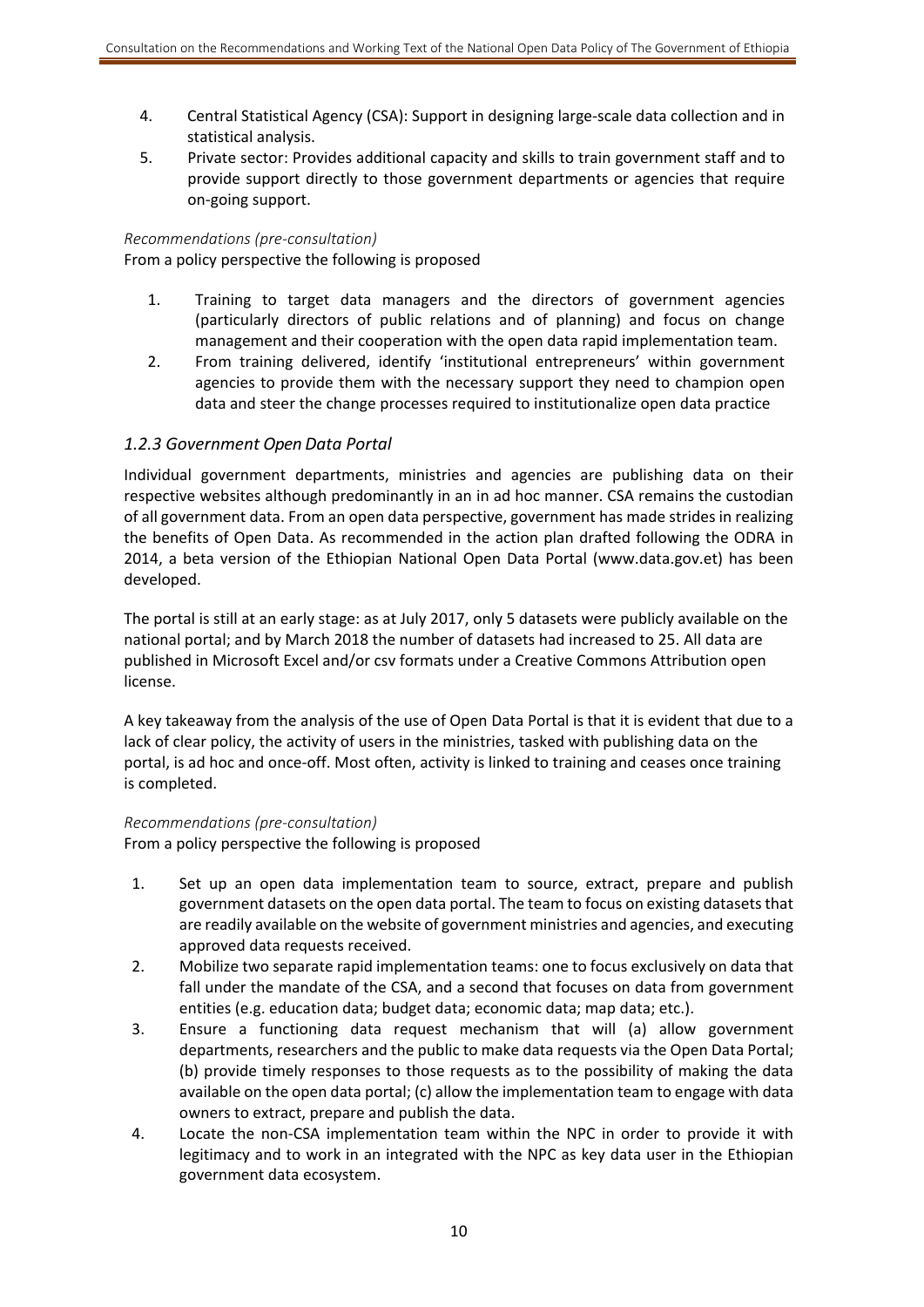5. Initiate and support events that encourage the use of open government data published on the national open data portal (e.g. hackathons; data innovation competitions; co‐ production initiatives; etc.).

## *1.2.4 Financing*

The implementation of National Data Policy is expected to entail resourcing and expenditure for both data owners and data managers. These expenses may range from analog to digital conversion, data refinement, data storage, collecting, curating, maintaining and updating the data, quality control, etc. Budgetary provisions and appropriate support for data management for each department / organization by Government would be necessary to support such activities. Moreover, the essence of financing is premised on the fact that the Open Data will be available electronically free of charge for use and re‐use.

Despite the importance of Open Data agenda, the government has not yet internalized these initiatives in its operational budgets.

It should be noted that the need to formalize public‐private partnerships to resource national open data initiatives is expressed in the national open data policies of other African countries (see, for example, the policies of Rwanda and Tanzania).

#### *Recommendations (pre‐consultation)*

From a policy perspective the following is proposed:

- 1. Make provision within government ministry, department and agency budgets for the human resourcing and capital expenditure required to collect, prepare and publish open data.
- 2. Seek opportunities for support from donor partners or partnerships with private sector companies to co-finance the resourcing and expenditure required to support the initial phase of the Ethiopian National Open Data Initiative.

## *1.2.5 Legal framework*

Existing government policies and legal frameworks can act as enabling (or impeding) factors for the implementation of Open Data initiatives. Therefore policies, laws and regulations pertaining to access, use and re‐use of government data, copyright and statistics, as well as policies related to the charging for government data need to be reviewed and harmonized to reduce the possibilities of conflict of interest with existing policies.

The current legal framework is fragmented. Access to information is guaranteed by the Constitution and different ministries, departments and agencies have made an effort to make data online. Article 29 of the Federal Democratic Republic of Ethiopia guarantees a right to obtain information about the activities of state organs and organs of local administration.

The government has also enacted its first Freedom of Information law: The Proclamation to Provide for Freedom of the Mass Media and Access to Information. The Proclamation provides that all persons have the right to seek, obtain and communicate any information held by public bodies, except exempted information therein. Under the Proclamation, citizens have a right of "access, [to] receive and import information held by public bodies, subject to justifiable limits based on overriding public and private interests".

The Mass Media and Freedom of Information Proclamation in article 13(1) states that government institutions shall publish information concerning: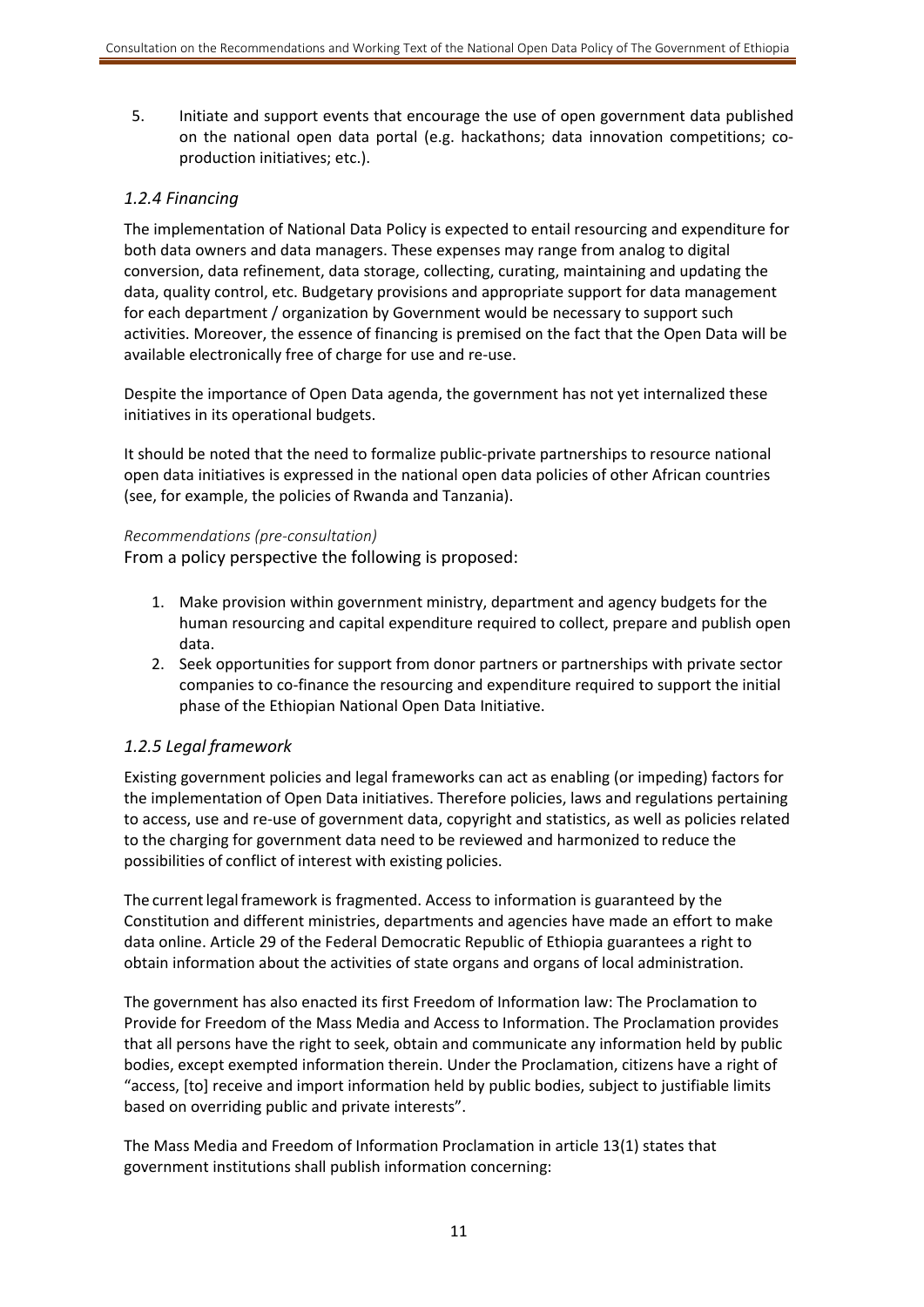- its organizational structure, main duties and responsibilities;
- the power and responsibilities of the officials as well as decision-making procedures;
- description of the services it provides for the public;
- brief descriptions of the complaint hearing mechanism available to the public and the public body's response to frequently asked questions by the public;
- a description of the type of the records in its possession, a brief description of the contents of its records and the detailed explanation of the procedures to be followed by persons who wish to access this information;
- a description of its regulations, directives, policies, guidelines and manuals, which govern the operation and activities of its various organs, along with a description of any amendment or repeal of such provisions;
- its directives, regulations, guidelines and other documents which governs the activities of the employees of the organization;
- the name and address of the public relation officer; and
- Other particulars.

The Article does not cover aspect of the raw data that is a prerequisite for open Government data. The absence of raw data from the list also means data is not "open by default." However, article 13(3)a states that a public body shall "publish all relevant facts concerning important decisions and policies that affect the public not later than the time at which such decisions and policies are announced". This implies that the data that is a basis for decision may also need to be published in conjunction with the outcome of a given decision.

The law provides for protection of privacy of information. The exempted information from disclosure is personal information. The exempted information includes:

- Information relating to third party
- Commercial information of a third party
- Protection of confidential information of a third party
- Third party notification and intervention
- Protection of safety of individuals and property
- Protection of proceedings of law enforcement and legal investigation
- Protection of records privileged from production in legal proceedings
- Defense, security and international relations
- Cabinet documents
- Economic interests and financial welfare of the country and commercial activities of public bodies
- Operations of public bodies
- Requests that are too broad, likely to divert resources or pertaining to information to be published in the future

There is a general apprehension that data may be misused and misreported, if available in a raw form. There are also fears that business or citizens may use raw data irresponsibly and an incorrect analysis of data may lead to misconceptions and may hurt business interests or larger public interests. Hence, many data suppliers are cautious in releasing any data in the public domain.

The value of the open data can only be realized when public sector raw data is available freely for reuse through proactive disclosure. Proactive disclosure ensures that information seekers get immediate access to public information and avoid the costs of filing a request or engaging in administrative procedures.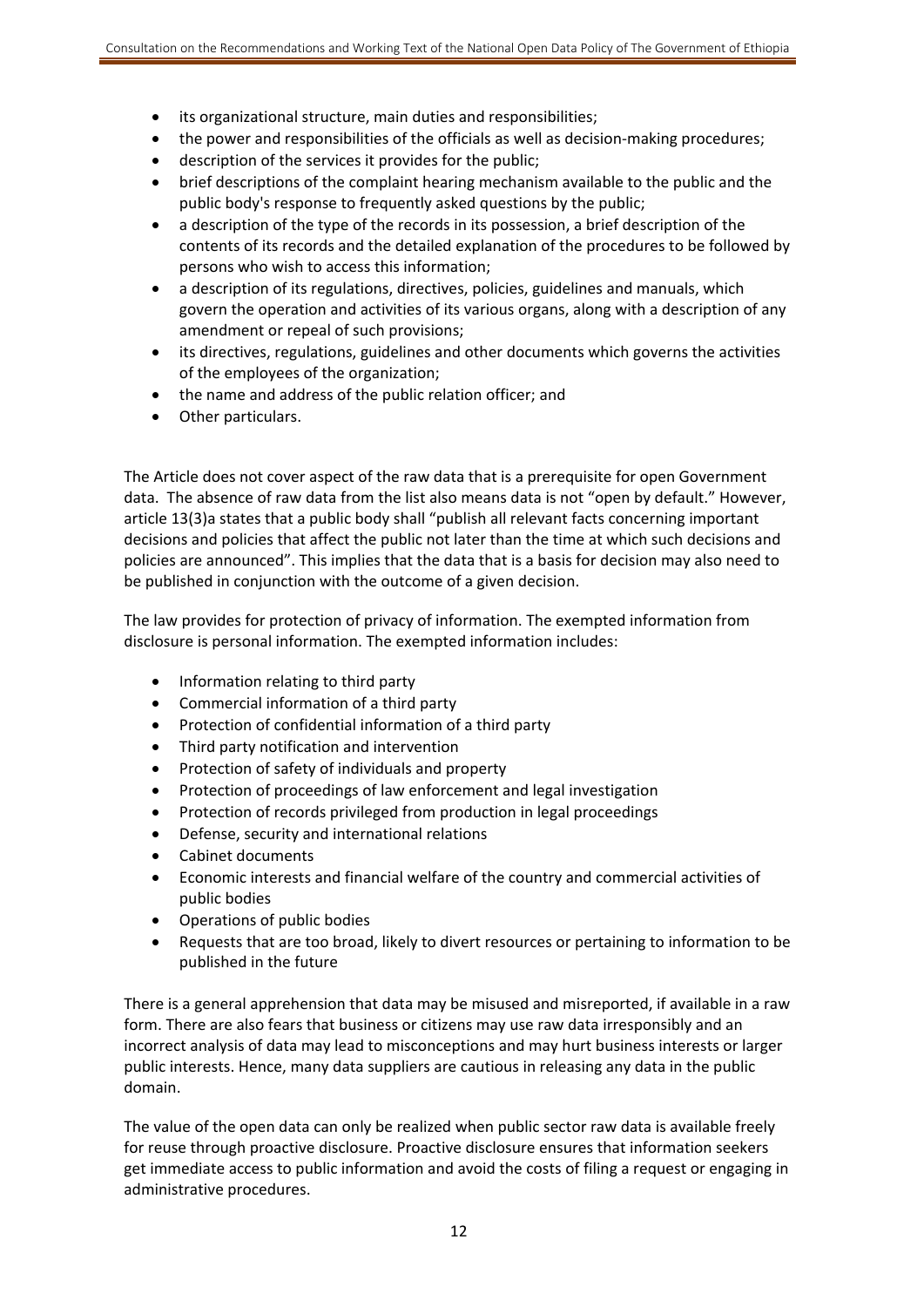While the Mass Media and Access to Information Proclamation provides for overall guarantee for access to information and privacy, it does not provide for publications of raw data and electronic information. The law is a vehicle for reactive disclosure where a question/request has to be filed before an answer is given and that public information must be requested before it is disclosed.

A subsidiary legislation that builds on the Mass Media and Access to Information law needs to be enacted in order to address access to electronic and raw data and provide for the proactive release of public information before individuals requests it. The law will update and improve access to information and specify new data sets and records to be collected and published.

#### *Other Legislation that Provide for Open Data*

Ministries and agencies do not use any license when making data available to the public information - even where they make data available in machine-readable format. Creative commons is largely unknown; therefore all ministries present information on their websites under full copyright protection. A review of the web sites indicates that there is no mention of free distribution of information on the web sites in any media and on the Internet without any conditions except citation of source. The extent to which "open" licenses conform to the Ethiopian legal framework including copyright laws is unclear, and there is no provision for creative commons to date.

#### *Privacy of Online Data*

Privacy establishes the basic protections for personal information. Processing personal data usually requires prior consent of individual whose data will be processed. Consent is especially important when information is collected in digital format and can easily be copied and exchanged. Ethiopia has a more comprehensive privacy safeguard that is introduced by the constitution. The constitution protects privacy of persons, their home and correspondences, which is informed by the privacy provisions of the Universal Declaration of Human Rights (UDHR) and the International Covenant on Civil Political Rights (ICCPR) to which Ethiopia is state party.

According to the Constitution:

- 1. Everyone has the right to privacy. This right shall include the right not to be subjected to searches of his home, person or property, or the seizure of any property under his personal possession.
- 2. Everyone has the right to inviolability of his notes and correspondence including postal letters, and communications made by means of telephone, telecommunications and electronic devices.
- 3. Public officials shall respect and protect these rights.

The Constitution requires public officials not only to refrain themselves from interferences with individual privacy, but also to prevent private persons or entities that would impair the right. Limitation to the right to privacy is allowed only when three important elements are satisfied together: (1) there must be compelling circumstances; (2) restriction must be in accordance with specific laws whose purposes shall be the safeguarding of national security or public peace, the prevention of crimes or the protection of health, public morality or the rights and freedoms of others; and (3) there must be legitimate aims.

Although the constitution provides safeguards for privacy, and a clear understanding of the importance of privacy, it is not clear how institutions protect the privacy of individuals in the online environment. There is limited knowledge on the anonymization of data.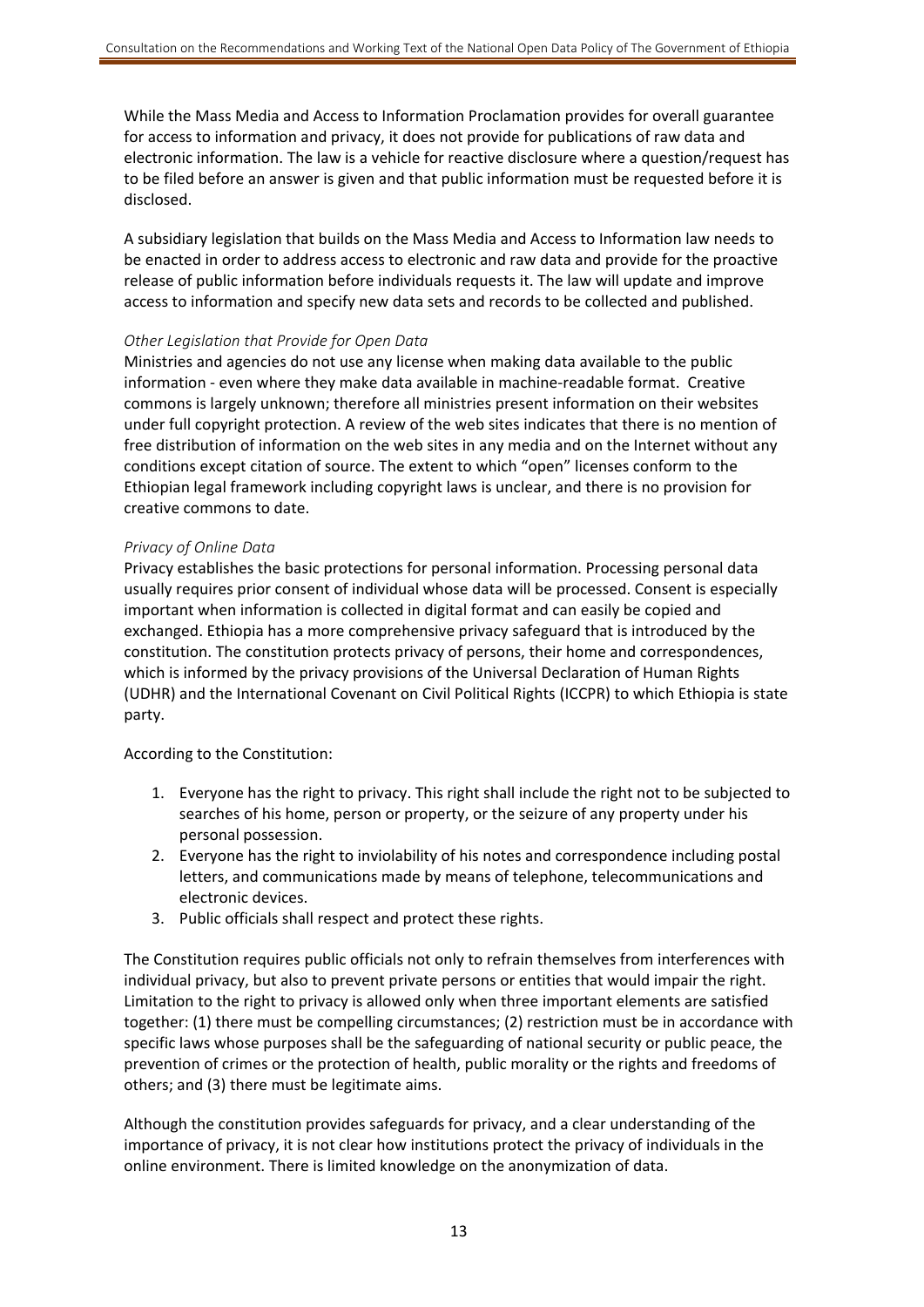#### *Recommendations (pre‐consultation)*

- 1. Ensure alignment between the open data policy and relevant existing policies and legislation, both at Federal and at the agency level. The Open Data Policy should provide clear and unambiguous guidance to government department and agencies seeking to make their data openly available.
- 2. Where the policy fails to provide direction in future cases where contradictions or inconsistencies with legislation occur, departments and agencies should seek advice from the Open Data Steering Committee whose recommendations and decision should set precedent.

#### *1.2.6 Institutionalizing Open Data Practice in Government*

Institutionalizing open data practice in government needs to take into account the history, culture, organizational structure and the distribution of power within government, as well as the motivations, norms and values of those who are employed by government. Currently, the level of data processing skills across government relatively low. Furthermore, there is no support structure to assist with technical knowledge and the use of tools for analyzing, interpreting and engaging with data. Knowledge of open data is relatively nascent, with many government leaders laboring under the misconception that committing to open data is tantamount to committing to publishing all data in the public domain. And there are no incentives in place to motivate government departments and agencies to invest resources in publishing machine‐ readable, open licensed data.

However, a continuous long‐term engagement with customized approaches tailored according to the specific needs of the target audiences and rigorous implementation of these approaches in the form of a public-sector data lab can ensure that data access along with capacitydevelopment results in tangible and positive outcomes. Sharing these outcomes as use cases that illustrate the potential of data create opportunities to negotiate opportunities to negotiate incentive structures and the allocation of resources to replicate success.

The value of a lab is further supported when one considers that the NPC expects its need for data skills of varying kinds to become manifest in the near future, especially as its Delivery Unit becomes more established and if the planned National Data Centre comes to fruition.

#### *Recommendation (pre‐consultation)*

Establish a Data Lab within the NPC to collect, prepare and analyze government data for the NPC and for publication on the national open data portal. Working with the NPC, such an entity will work across government, civil society and academia to raise awareness on open data and act as a bridge between open data users and government; through sustained engagement, embed itself as a valuable support structure to government agency heads; support the national government's open data policy for the sustainable publication of data; and build the capacity of government officials for data sourcing and release. The Lab will also convene local civil society organizations and other external stakeholders to make more effective use of publicly available data, and participate in training, mentoring, technical assistance and peer exchange.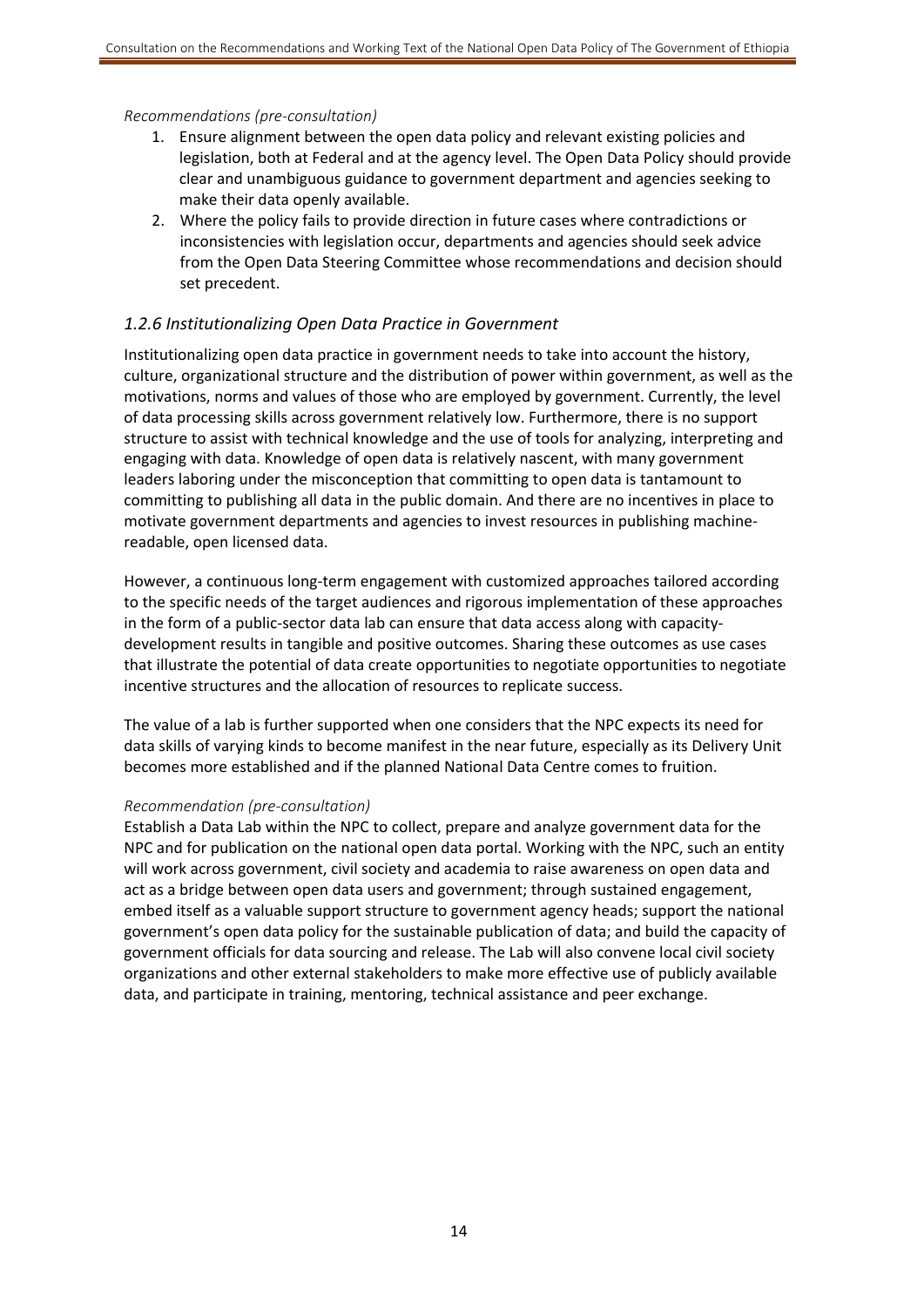# **2. VISION AND MISSION OF THE POLICY**

## **2.1 The need for an open data policy**

Evidence‐based planning to steer socio‐economic development relies on quality data. There is a general need to facilitate the sharing and use of the large amounts of data generated and held by the Government of Ethiopia.

The value of data for improved governance and socio‐economic advancement calls for a policy to leverage these data assets. The current regime of data management does not enable open sharing of Government owned data within government nor does it expect proactive disclosure of sharable data available. Such regimes could lead to duplication of efforts and the loss of efficiency in planning activities focused on national development. Efficient and open sharing of data among data owners and with the public, calls for data standards, interoperable systems, clear and unambiguous guidelines to inform practice, and incentives and resources to ensure sustained open data practice in government. Hence, the National Open Data Policy aims to enable the provision of and provide a platform for the proactive and open access to data generated through public funds by the various departments and agencies of the Government of Ethiopia.

## **2.2 Vision**

- Achieve and sustain economic growth and improved public service delivery in a transparent and accountable manner.
- Build an innovation‐data‐enabled industry to harness rapid social economic development.

## **2.3 Mission**

To put in place an enabling environment for government agencies and the public to access government data and to promote the use and re‐use of data for socio‐ economic development.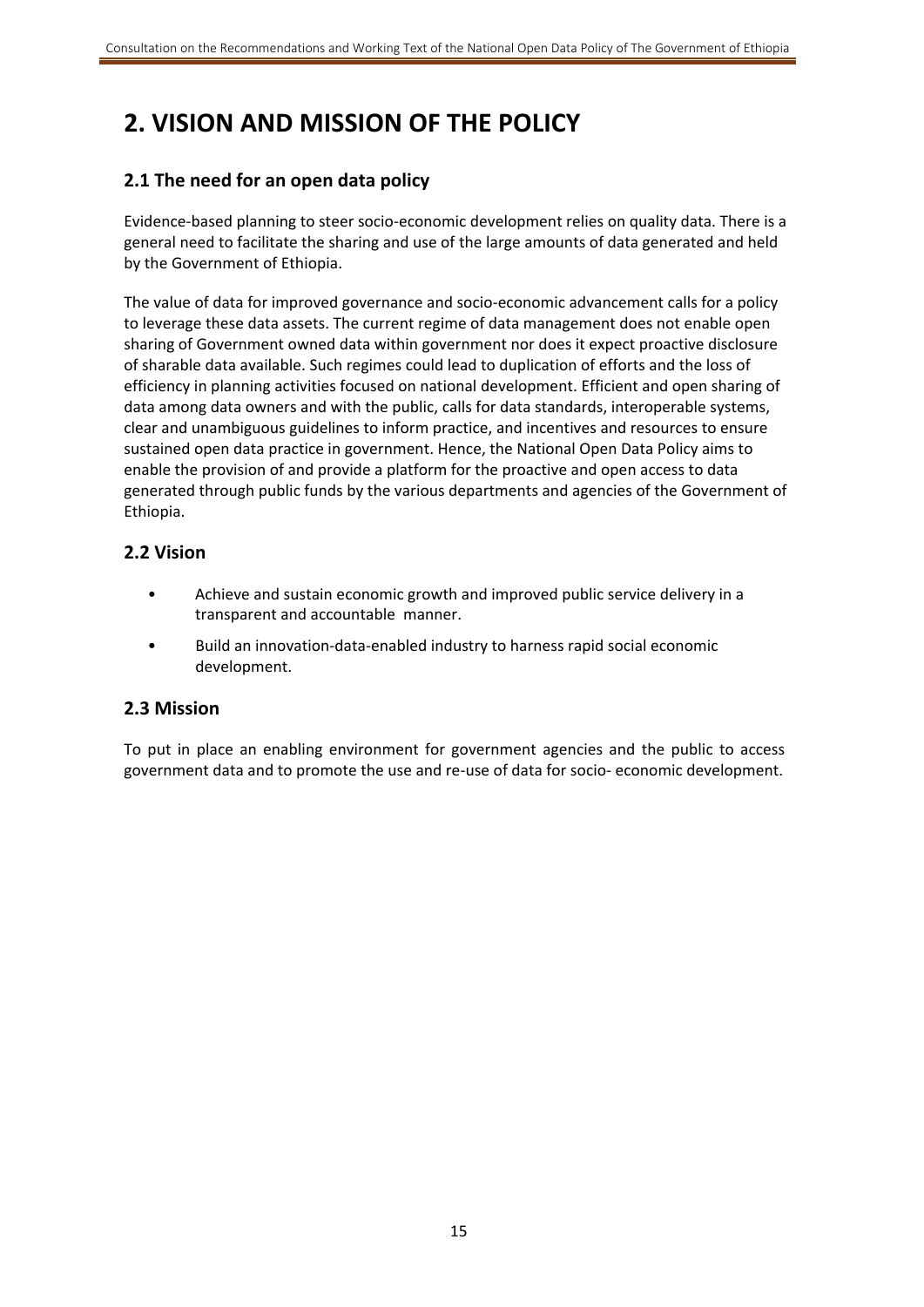## **3. POLICY PRINCIPLES**

## **3.1 Specificity**

The policy will seek to avoid general and vague statements of principle that leave room for interpretation and non‐action. In other words, the policy will strive to be precise and clear to ensure that the policy guidelines are consistently and uniformly implemented across government. The policy should, inter alia, be specific on matters of documentation, metadata, standards, publication frequency, datasets, data formats, granularity and interoperability.

## **3.2 Accountability**

The open data policy shall include mechanisms that hold government entities accountable in terms of open data practice as set out in the policy guidelines. It should also be clear and unambiguous in terms of specifying to whom government ministries and agencies are accountable in publishing open government data. Accountability should favour the active disclosure of data rather than rely on the passive disclosure of data as enshrined in the current access to information legislation.

## **3.3 Alignment**

The open data policy will be cognizant of existing legislation pertaining for the publication of and access to data and information in Ethiopia. In particular, the open data policy should be in harmony with the Freedom of Mass Media and Access to Information Proclamation (no. 590/2008) and, where possible, provide greater detail to supplement the Proclamation to ensure a policy that is both specific and ensures accountability as detailed above. The open data policy should also be sensitive to and resolve any potential conflict with specific policies on data sharing that may pertain at the government ministry or agency level.

## **3.4 Accessibility**

Open government data should be easily discoverable and accessible, and made available without bureaucratic or administrative barriers which may deter data users from accessing government data. Data is open by default, and will be published timeously in machine‐readable formats as raw or disaggregated data under an open license subject only to considerations of state security and individuals' right to privacy and safety.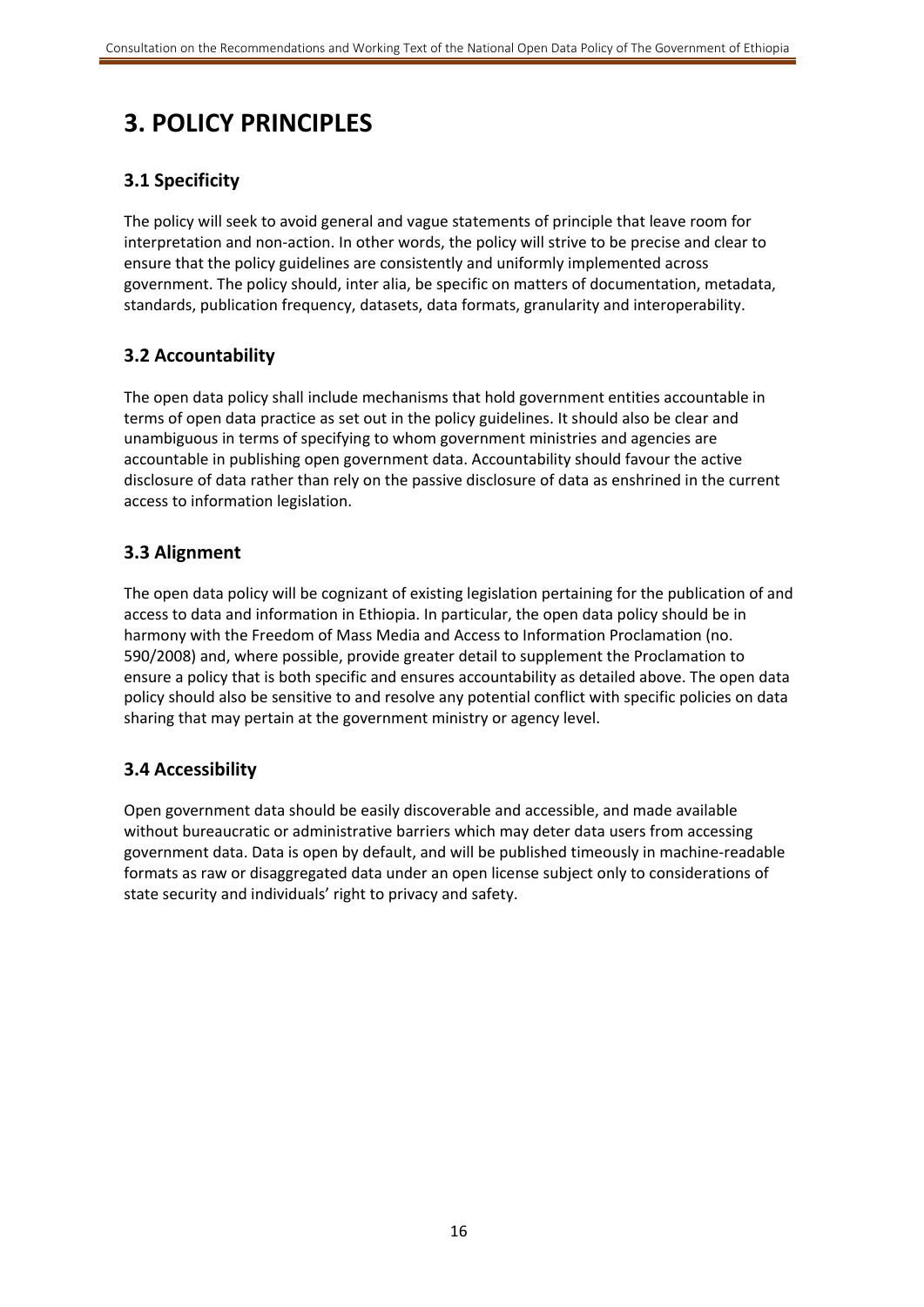## **4. POLICY OBJECTIVES**

- 1. To realize the potential contribution of open government to improved governance and sustainable, equitable development.
- 2. To provide government departments and agencies with clear guidelines on how to implement and sustain the publication of open data.
- 3. To formalize the government's long-term commitment to publishing open government data.
- 4. To provide stakeholders external to government with assurance of government's ongoing commitment to publishing open data and provide clarity on the government's strategy for institutionalizing open data practice across all public institutions.
- 5. To establish and enhance the capacity of public institutions to manage open data.
- 6. To ensure access, use and re‐use of government data.
- 7. To ensure the quality, relevance and usability of government data published by public institutions.
- 8. To put in place an institutional framework to facilitate the publication of open government data.
- 9. To enhance policy and legal framework for the implementation of the Open Data Initiative.
- 10. To ensure adequate human and financial resources are made available to support the Open Data Initiative.
- 11. To ensure government data are open by default.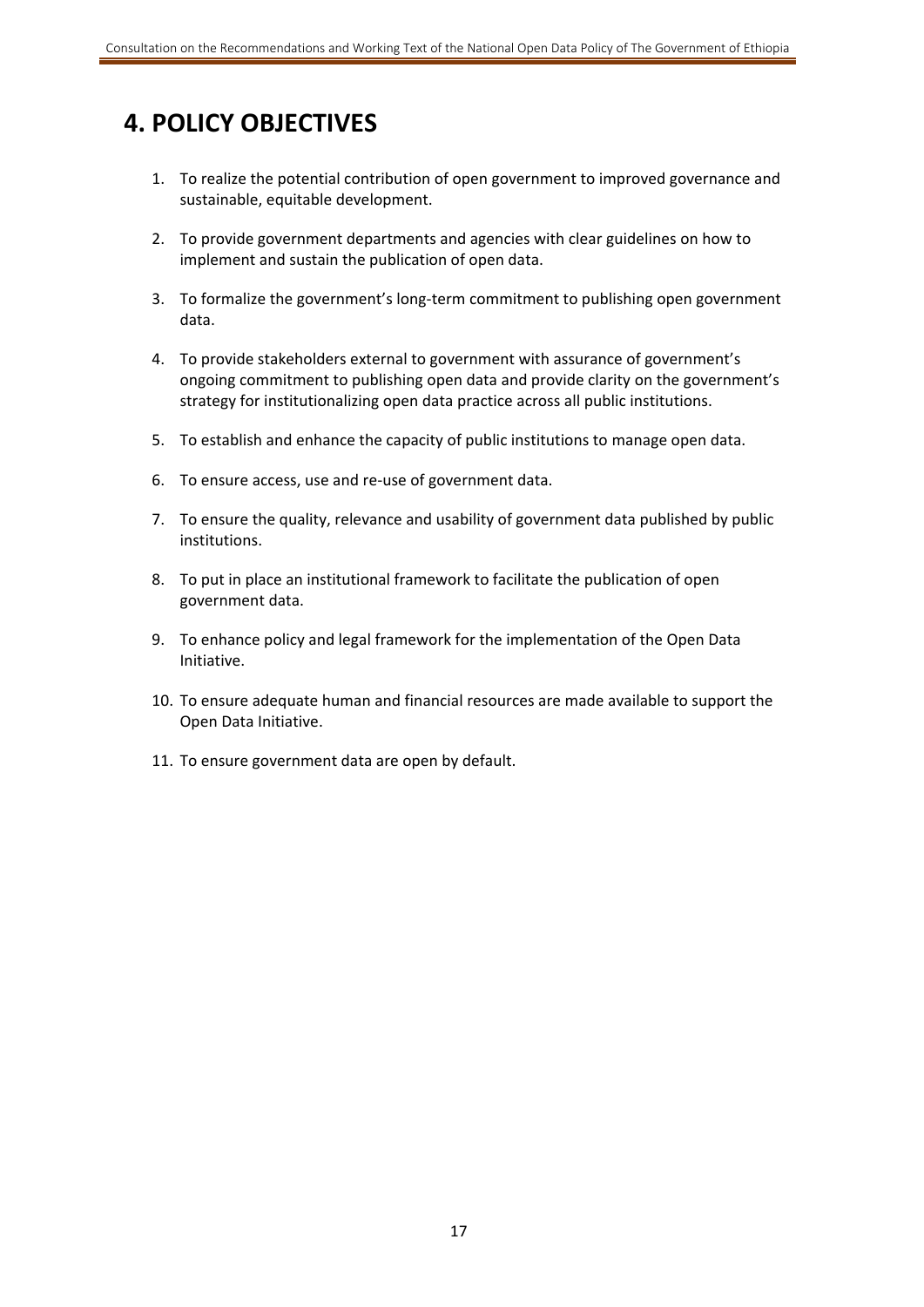## **5. POLICY SCOPE**

- 1. The policy applies to all ministries, departments, commissions or any other permanent or semi‐permanent organizational structure, including public agencies, state‐owned companies and organs of the state, established by government and that have been given the responsibility to perform a public function under the auspices of the Federal Government of Ethiopia.
- **2.** The policy applies to all government data in line with principles of open by default and published at the most granular level. Exceptions are accepted, and, in such cases, data may be classified as either "restricted data" or as "sensitive data". Data classified as restricted or sensitive must be listed in the Data Inventory along with a justification for classification.
- **3.** Open default implies that all data is published timeously and in its most granular form. If data is not published at the most granular level or if the publication of data is delayed, then an explanation as to why delayed publication is required and/or why fully disaggregated data cannot be made public must be provided in the data inventory.
- 4. All public contracts and the data they generate are included in the scope of this policy.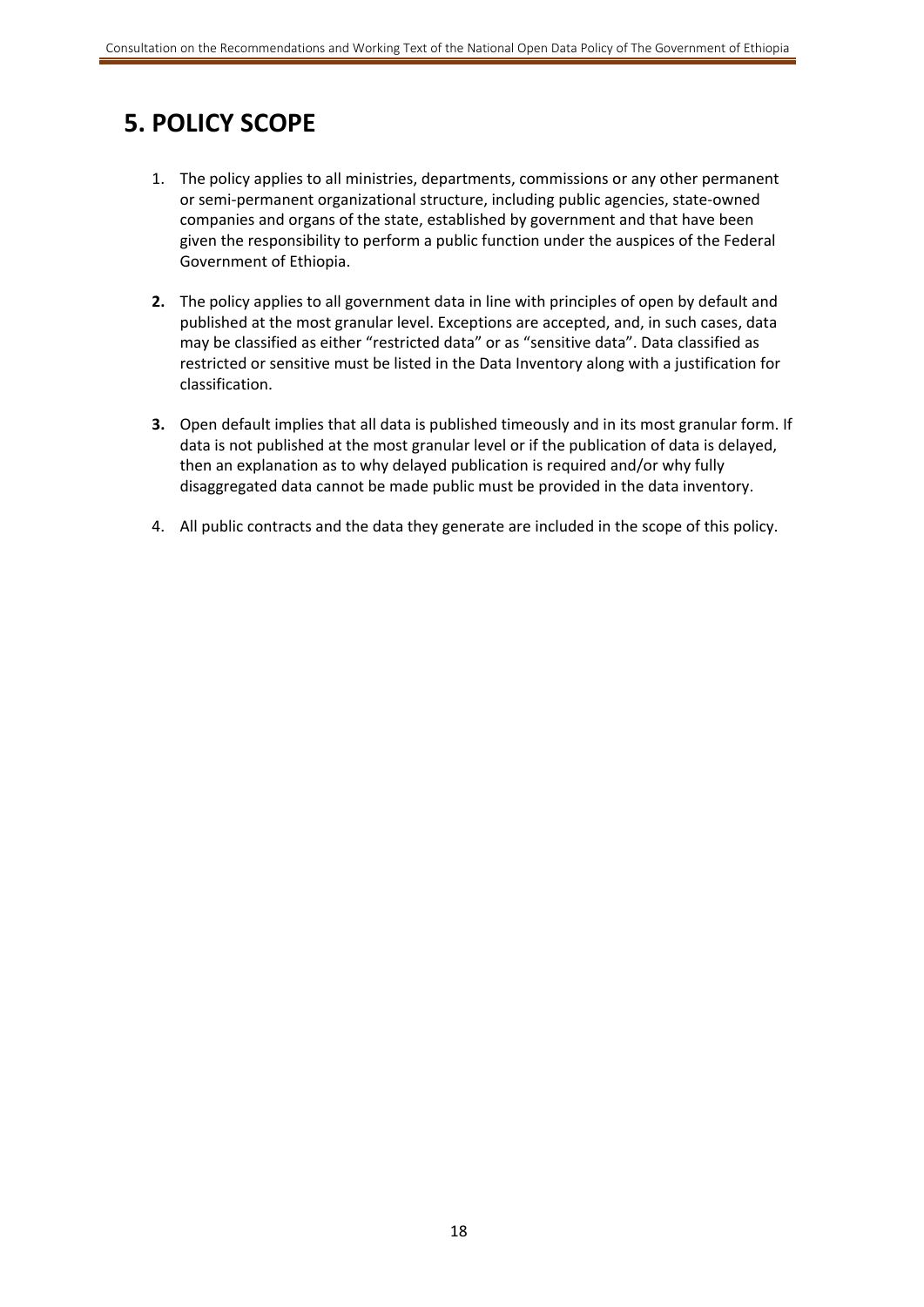# **6. POLICY STATEMENTS**

## **6.1 Open Government Data Governance Framework**

#### *6.1.1 Policy Issue*

Open Data implementation requires a governance framework that is clear, well‐known and functioning coordinating body with legal and policy mandates to oversee and coordinate Open Data implementation.

Government institutions such as Ministry of Communication and Information Technology (MCIT), the Central Statistics Agency (CSA), the National Planning Commission (NPC), the Ministry of Public Service and Human Resource Development (MoCIS) and the Office of the Ombudsman are all having different mandates and priorities when it comes to publishing and sharing data. However, there is no overall lead institution with a policy mandate to implement the National Open Data Initiative.

The NPC is mandated to monitor the performance of government against a set of objectives set out in the Growth and Transformation Plan II (2015/16‐2019/20). A detailed set of indicators and annual targets per government agency, linked to the Sustainable Developments Goals (SDGs), has been produced. The NPC requires data in order to monitor performance against the objectives of the Plan, and already plays a coordinating role to ensure the functioning of the national monitoring and evaluation system, including close collaboration with the Central Statistical Agency (CSA) regarding socio‐economic data and the sourcing of administrative and performance data from sector ministries. The NPC is uniquely placed as a central point in government to use a range of government data in order to fulfil its mandate. And in order to do so, it will need to work closely with other stakeholders.

#### *6.1.2 Policy Objective*

To establish a governance framework for implementation of the National Open Data Initiative.

#### *6.1.3 Policy Statements*

The Government of Ethiopia in collaboration with all stakeholders shall:

- 1. Establish an institutional framework for implementation of the National Open Data Initiative.
- 2. Mandate the National Planning Commission, in cooperation with the Ministry of Communication and Information Technology (MCIT) and Central Statistics Agency (CSA), to oversee the implementation of the Ethiopian National Open Data Initiative.
- 3. Establish Open Data Steering Committee to oversee the implementation of the National Open Data Policy. The Committee is to be comprised of one representative of each of the following stakeholder groups:
	- a. Ministry of Communication and Information Technology (MCIT).
	- b. Central Statistics Agency (CSA).
	- c. National Planning Commission (NPC).
	- d. Office of the Ombudsman.
	- e. Ministry of Public Service and Human Resource Development (MoCIS).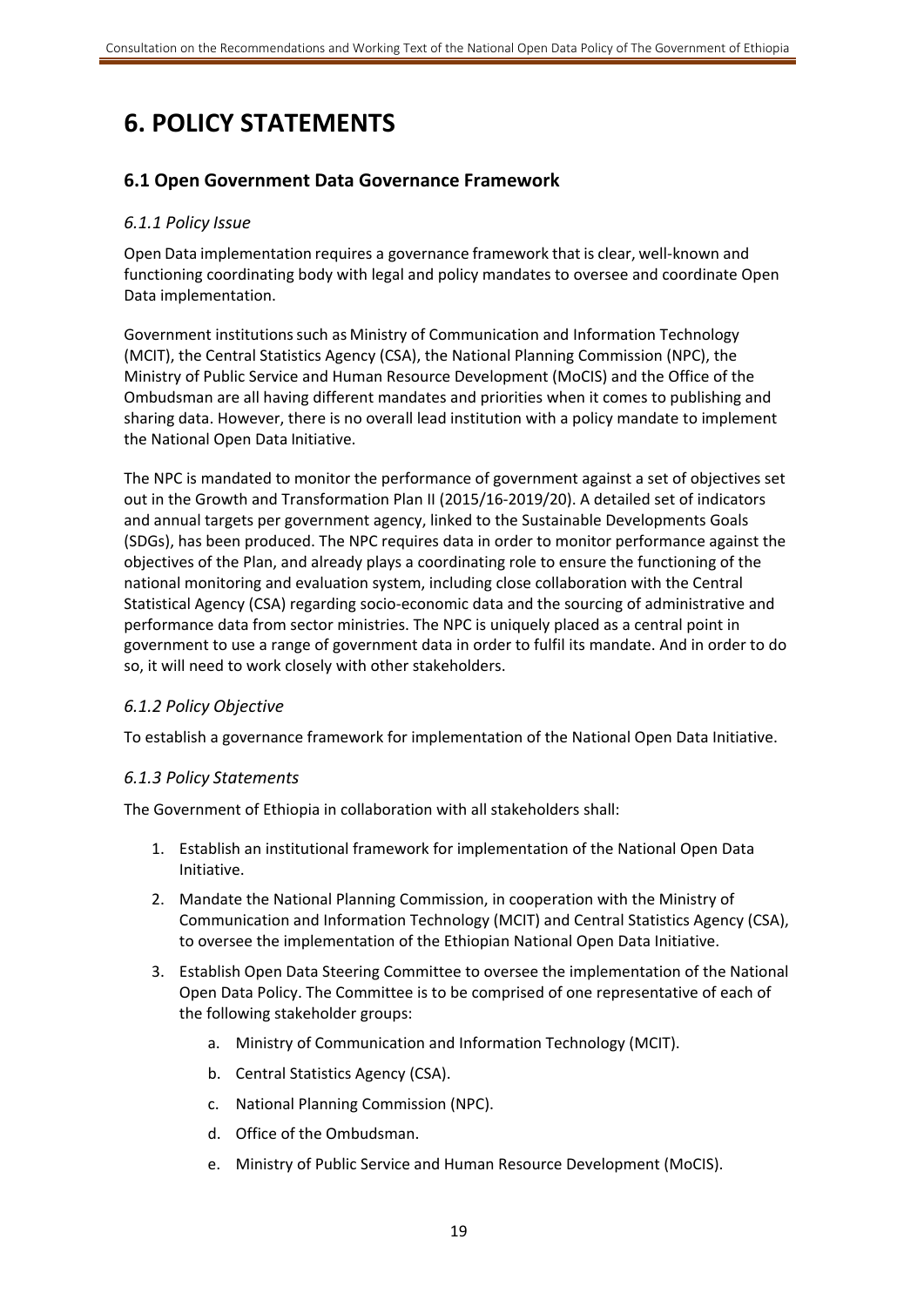- f. Ministry of Education
- g. National Archives and Library of Ethiopia
- h. The Open data research cluster at Addis Ababa University.
- i. Non‐government organization, preferably focused on transparency and accountability.
- j. CoST.
- k. The private sector, preferably an entrepreneur invested in the use of open data for the development of innovative products and services.
- 4. Put in place the appropriate structures within public institutions to facilitate the implementation of Open Data Policy and initiatives.
- 5. Commit to continuous engagement with government ministries and departments, citizens, civil society organizations, higher education institutions, the private sector and other stakeholders.
- 6. Identify and provide sources of funds and the human resources required to support the governance of the National Open Data Initiative.

## **6.2 Publication of Open Government Data**

#### *6.2.1 Policy Issue*

Government is a complex, multi‐tiered organization and as such there are a multitude of data owners within the organization. Intra‐organizational co‐operation and shared knowledge of the activities and assets, including datasets, between departments and agencies cannot be assumed. Departments and agencies may enjoy autonomy in terms of designing their own systems or adopting standards of operation, or may be locked into different historically inherited arrangements and practices. In terms of data, the key data collected may vary in terms of the frequency with which is collected, the methods of collection, and the sensitivity of the data.

#### *6.2.2 Policy Objective*

To encourage and facilitate the publication of data across all government departments and agencies while taking into consideration differences in the data collected.

#### *6.2.3 Policy Statements*

A. The Government of Ethiopia shall

- 1. Set up Open Data Implementation Teams to source, extract, prepare and publish government datasets on the National Open Data Portal. The Team will focus on existing datasets that are readily available on the website of government ministries and agencies, and on executing approved requests received by the Open Data Steering Committee or by individual departments and ministries for the release of open data.
- 2. Mobilize two separate Implementation Teams: one to focus exclusively on data that fall under the mandate of the CSA, and a second that focuses on data from government entities (e.g. education data; budget data; economic data; map data; etc.).
- 3. Locate the non‐CSA implementation team within the NPC in order to provide it with legitimacy and to work in an integrated with the NPC as key data user in the Ethiopian government data ecosystem.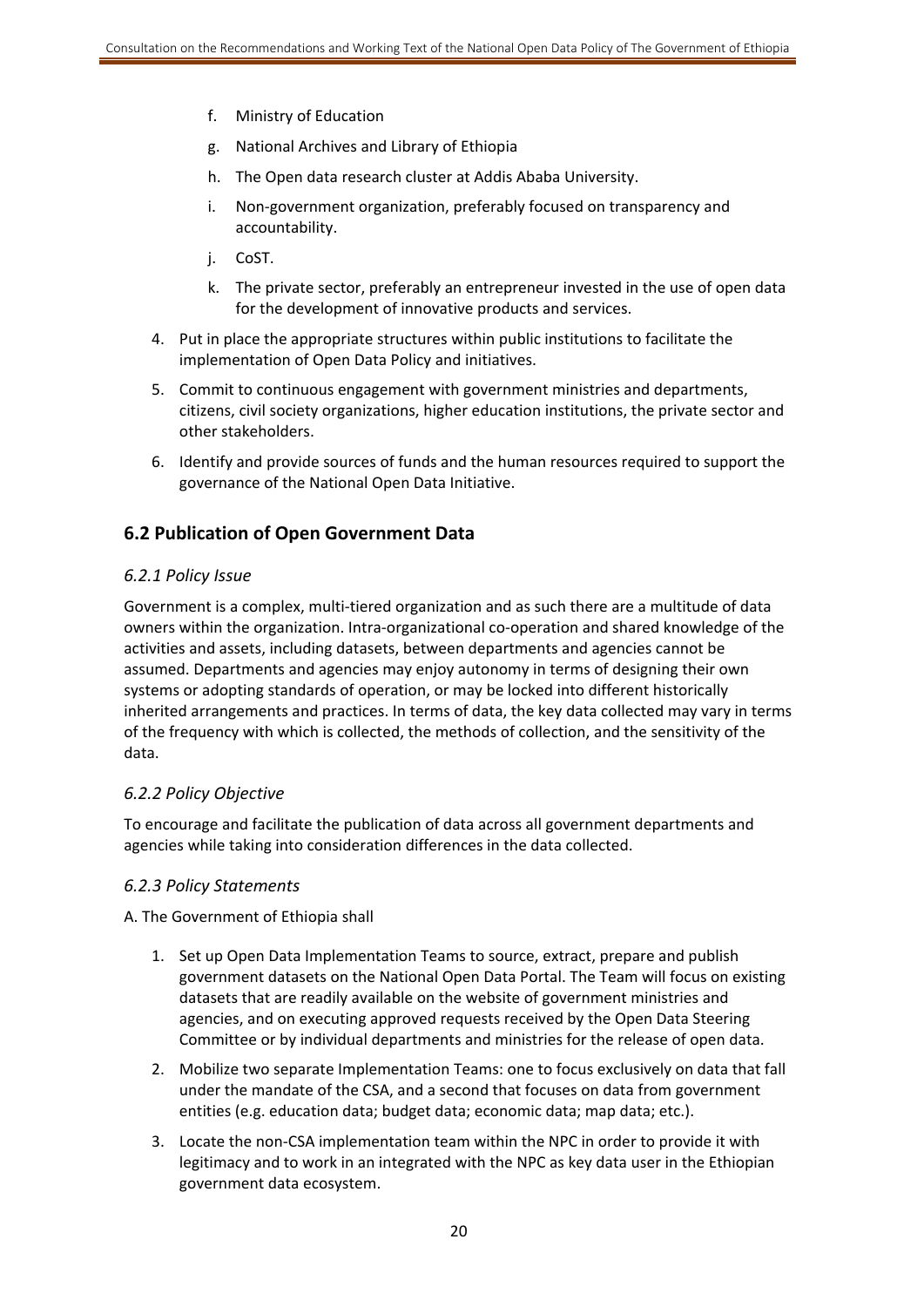- 4. Ensure a functioning data request mechanism (see Section 6.5 below) that will allow the Implementation Teams to engage with data owners to extract, prepare and publish the data.
- B. The Open Data Steering Committee shall
	- 1. Create a Data Inventory that will allow each government department and agency to capture in digital format all data held by government, including information for each dataset on the data owner, the frequency of the data collection, the granularity of the dataset, and its status as restricted, sensitive or sharable.
	- 2. Oversee the publication of the Data Inventory on the National Open Data Portal.
	- 3. Oversee the updating of the Data Inventory by each government department and agency on an annual basis.
	- 4. Check and approve the justifications provided for the classification of datasets as restricted or sensitive, and, where necessary, seek recourse from the Ombudsman in cases where the Steering Committee disagrees with a data classification assigned by government data owners.
	- 5. Ensure that the publication of open government data does not infringe upon the personal rights to privacy of individuals as set out in Article 26 of the Constitution of the Federal Democratic Republic of Ethiopia, and in any other applicable legislation.
	- 6. Draft and circulate an Open Government Data Directive on the completion of the Data Inventory, open data standards, licenses, formats and metadata within 3 (three) months of the appointment of the Steering Committee.
		- a. Specify in the Open Government Data Directive the following standards to be followed in each government department and agency with regard to the publication of Open Government Data:
			- i. **Format**: government data to be published as machine‐readable, structured data in non‐proprietary formats such as comma separated values (csv), JavaScript Object Notation (JSON), Extensible Markup Language (XML) or RDF format. In the case of geospatial data and other data types, suitable open formats should be used (for example, geoJSON and KML). Wherever possible, the CSV file format should be used for sharing open data as CSV format is simple to understand, highly reusable and machine‐readable. In effect, the Directive will require a data publication maturity level of three stars as defined by the 5-Star Deployment Scheme for Open Data.<sup>5</sup>
			- ii. **Timeliness**: government data to be published according to a prescribed update cycle according to which the most recently published open government datasets should not be older than one cycle of update (e.g. if a dataset is updated every month, then the published open version of that dataset should not be older than 2 months).
			- iii. **License**: government data to be published under a Creative Commons Attribution License (CC‐BY).
			- iv. **Metadata**: Published data to be described as per the guidelines of the

1

<sup>5</sup> http://5stardata.info/en/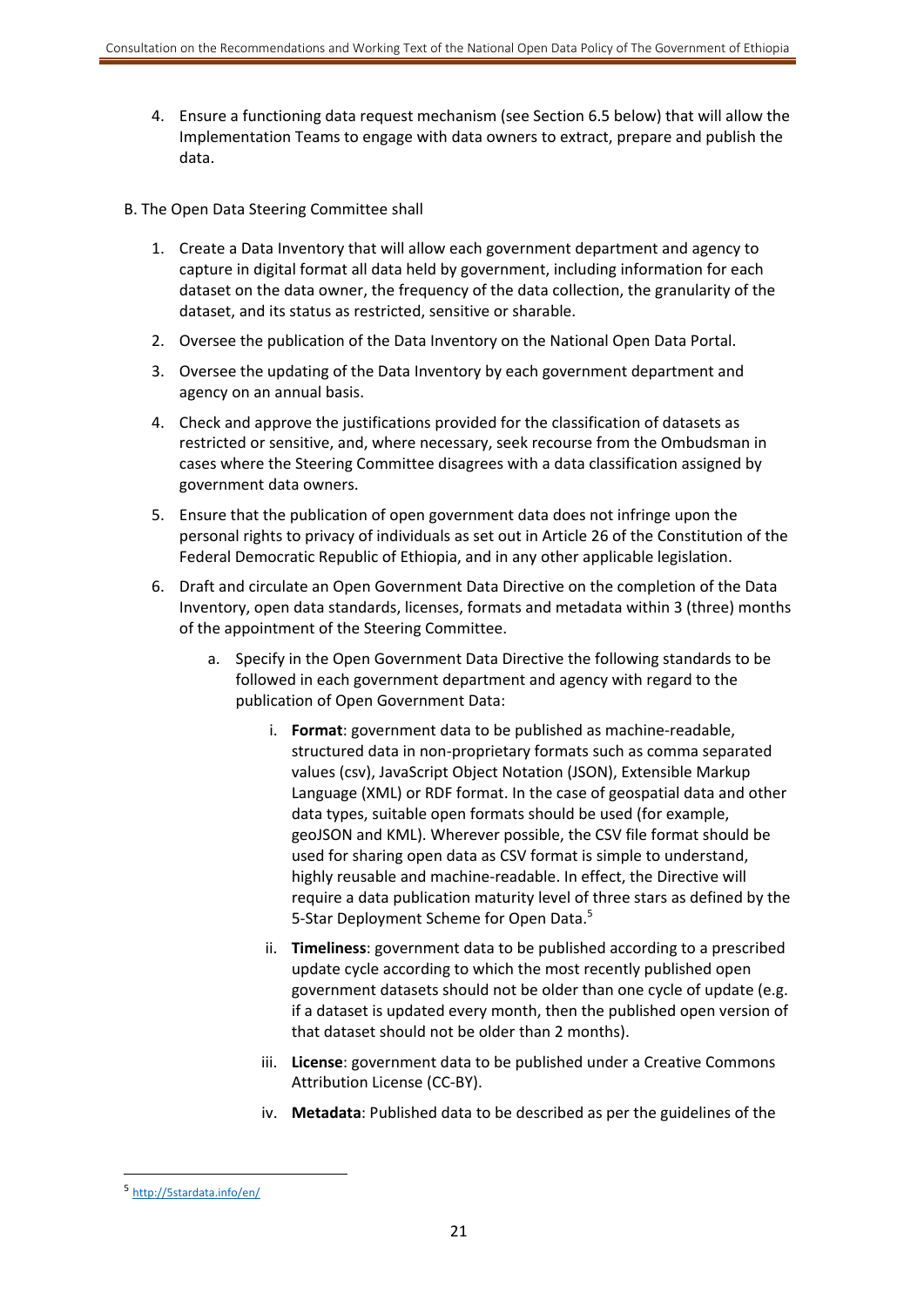Data Catalogue Vocabulary (DCAT).6

- b. Provide instructions to government departments and agencies on how to classify and provide justification for any government data that
	- i. cannot be published as open data or
	- ii. that can be published but not according to the standards as set out in 6.2.3B.6(a) above.
- 7. Enforce Common Standards and APIs: The Government will enforce open policy architecture to support interoperability of data integration systems and software. This will be supported by adoption of common international best practice open standards and open formats readable by machines.

C. Each government department and agency shall

- 1. Produce an annual Open Data Publication Plan
- 2. Publish at least 2 (two) previously unpublished datasets within one year of the effective date of this policy.
- 3. Publish as open data that data which are released as a result of successful access to information requests as per the Freedom of Mass Media and Access to Information Proclamation (no. 590/2008).
- 4. Publish data online regularly, timeously, in machine‐readable formats, and under an open license as per the Open Data Directive.
- 5. Release data without mandatory registration, allowing users to choose to download data without being required to identify themselves.
- 6. Complete the Data Inventory on an annual basis, including specifying which datasets will not be published ("sensitive") or published only on request ("restricted) for security and privacy reasons.
- 7. Comply with the standards and procedures for open data publication as determined from time-to-time by the Open Data Steering Committee.

## **6.3 Open Data by Default / Design**

#### *6.3.1 Policy Issue*

By recognizing the importance of open by design / default, the government will ensure that data is open and published at source. Due consideration is given to

- 1. Restricted data Data accessible only through a prescribed process of registration and authorization by respective departments / organizations.
- 2. Sensitive data Sensitive data as defined in various Acts and rules of the Government.
- 3. Sharable data Those data not covered under the scope of restricted and sensitive with regards to privacy, national security, public order and safety or other confidentialities.

1

<sup>6</sup> https://www.w3.org/TR/vocab‐dcat/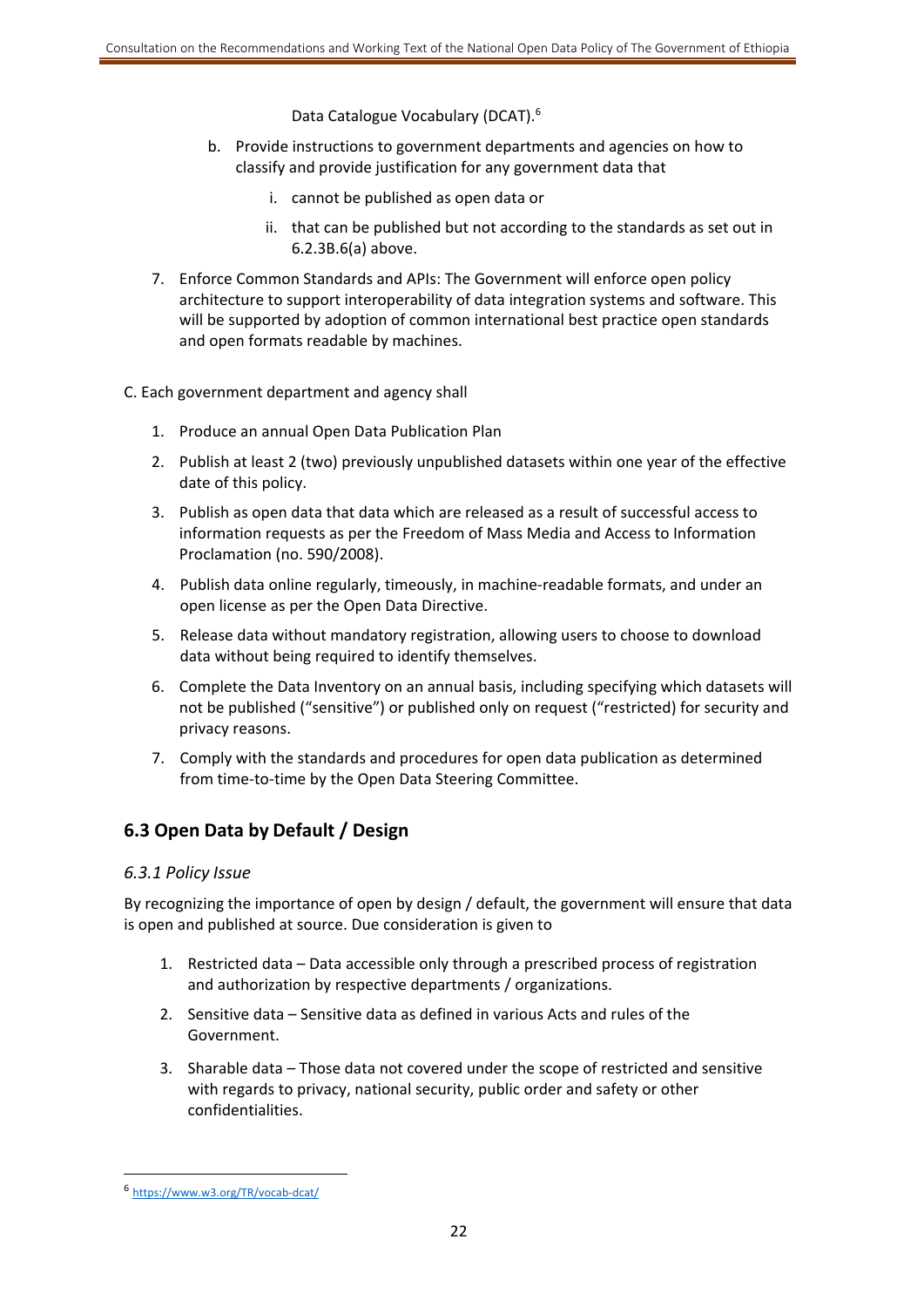## *6.3.2 Policy Objective*

To ensure government data are open by default / design.

#### *6.3.3 Policy Statements*

The Government of Ethiopia in collaboration with stakeholders shall

- 1. Ensure government data are published as Open Data.
- 2. Develop guideline for publishing open data by default.
- 3. Create and maintain a data inventory that details all data held by government, including the data owner, frequency of data collection, status as restricted, sensitive or sharable, and justification for its status as restricted or sensitive.
- 4. Ensure due consideration is given to clearly defining data on the restricted and sensitive list.

## **6.4 Capacity in Managing Open Data**

#### *6.4.1 Policy Issue*

Open Data is still a relatively new concept for government institutions. There is a need to build a pool of human resources and data skills to support the implementation of Open Data initiatives. Furthermore, the skillsets and roles required are diverse ranging from data scientists, data privacy experts, application developers, etc. Therefore, there needs to be a careful analysis of identifying data skill gap, develop and implement appropriate national capacity building program across private and public domain. In order to accomplish this several institutional partners such as MCIT and Ethio Telecom along with University of Addis Ababa will have to play a pioneering role in data capacity building.

#### *6.4.2 Policy Objective*

To enhance capacity of public institutions to manage open data.

#### *6.4.3 Policy Statements*

The stakeholders shall formulate a strategy to

- 1. Assess and quantify data knowledge and skills gap, paying attention to government employees at all levels and focusing not only the technical skills require to publish open government data but also the gaps in knowledge relating to the purpose and value of publishing open government data.
- 2. Supplement the gap by launching awareness-raising and capacity-building programs across government.
- 3. Create a supply chain of training across sectors to ensure skills gap is met.
- 4. Identify and support institutional entrepreneurs who are champions of open data and are likely steer the change processes required to institutionalize open data practice.

## **6.5 Access, Use and Re‐Use of Open Government Data**

#### *6.5.1 Policy Issue*

Governments produce terabytes of data as part of their governance activities. The value of this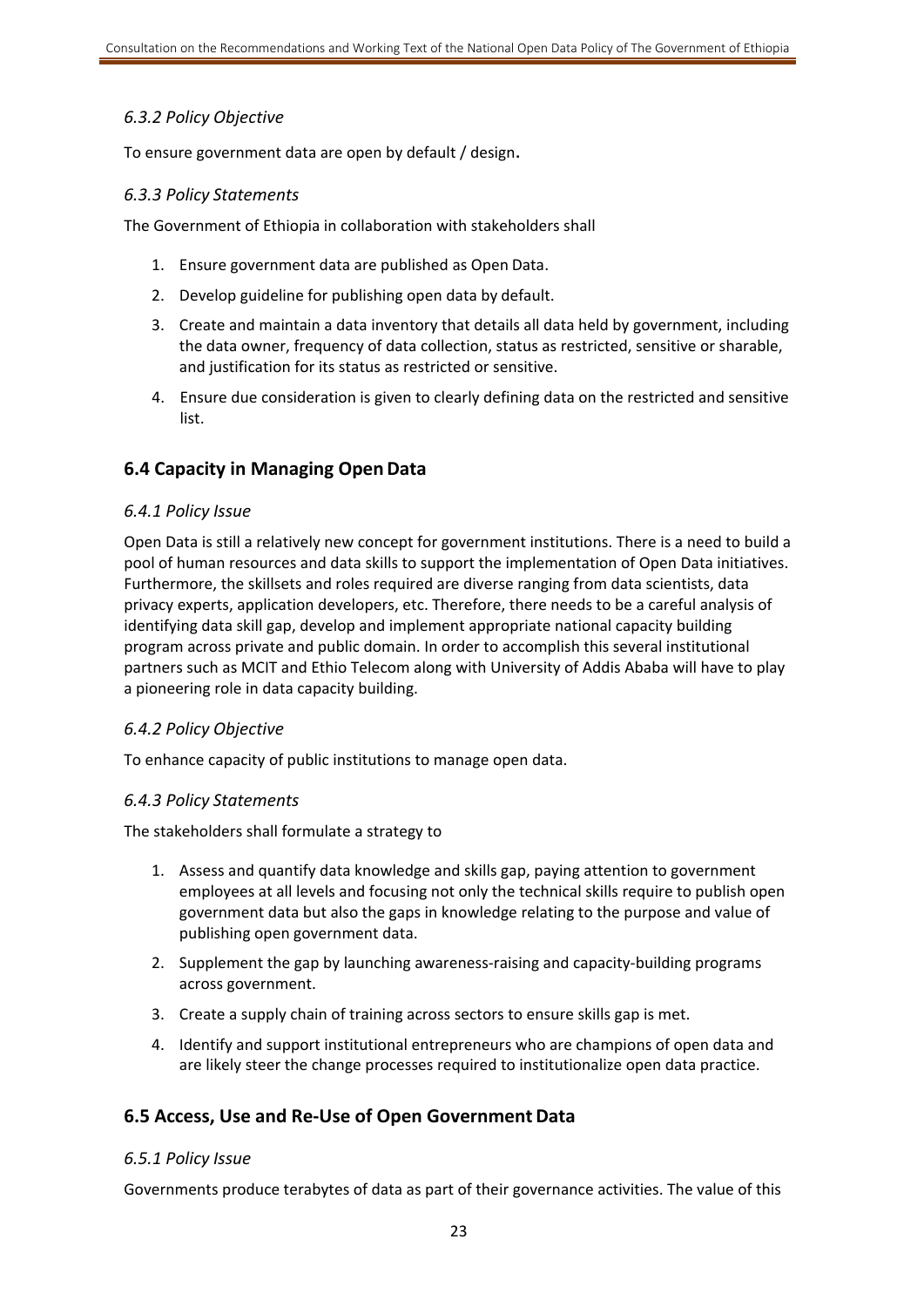data lies locked up if it is not shared and re‐used. Therefore, the government as the default owner of such data should make it available and easily accessible in order to facilitate widest range of users for the widest range of purposes. It is essential that all non-sensitive data be publicly consolidated and published, either via a central portal or via respective institutional mechanisms such as websites or other visible forums. Success access, use and re‐use of government owned data will enable more extensive use of a valuable public resource for the benefit of the community. Furthermore, by sharing data the need for separate bodies to collect the same data will be avoided resulting in significant cost savings not only in data collection, but also processing and analysis.

#### *6.5.2 Policy Objective*

To enhance access, use and re‐use of Open Government Data.

#### *6.5.3 Policy Statements*

The Government of Ethiopia in collaboration with stakeholders shall

- 1. Publish open government data on the National Open Data Portal.
- 2. Maintain the existing National Open Data Portal as a central, online access point to open government data so that open data is easily discoverable and accessible in one place.
- 3. Publish data under a Creative Commons Attribution license (see 6.2.3B.6).
- 4. Engage with external and internal stakeholders via online feedback mechanisms and face-to-face meetings to help guide the release of data and ensure its use.
- 5. Ensure that the rights to publish are properly cleared and understood, starting from when data is collected through to its publication.
- 6. Ensure through constant consultation and feedback with user groups that the data published is that data that users need and are therefore likely to use.
- 7. Promote data literacy and support other initiatives that build capacity for the effective use of open data, and to ensure that external stakeholders (citizens, civil society, researchers, private sector, etc.) have the tools and resources they need to use open government data effectively.

#### **6.6 Quality of Open Government Data**

#### *6.6.1 Policy Issue*

Even though the government produces and holds vast amount of data that are of interest to the public, often the data are not of acceptable or usable quality. Data collection and management systems are also inefficient and are accompanied by inadequate capacity and skills in terms of data processing and management.

#### *6.6.2 Policy Objective*

To improve quality of data captured, processed and disseminated via public institutions as per the Open Data Standards and Principles.

#### *6.6.3 Policy Statements*

- 1. The Central Statistical Agency shall
	- a. provide directives and support to data owners in terms of data collection,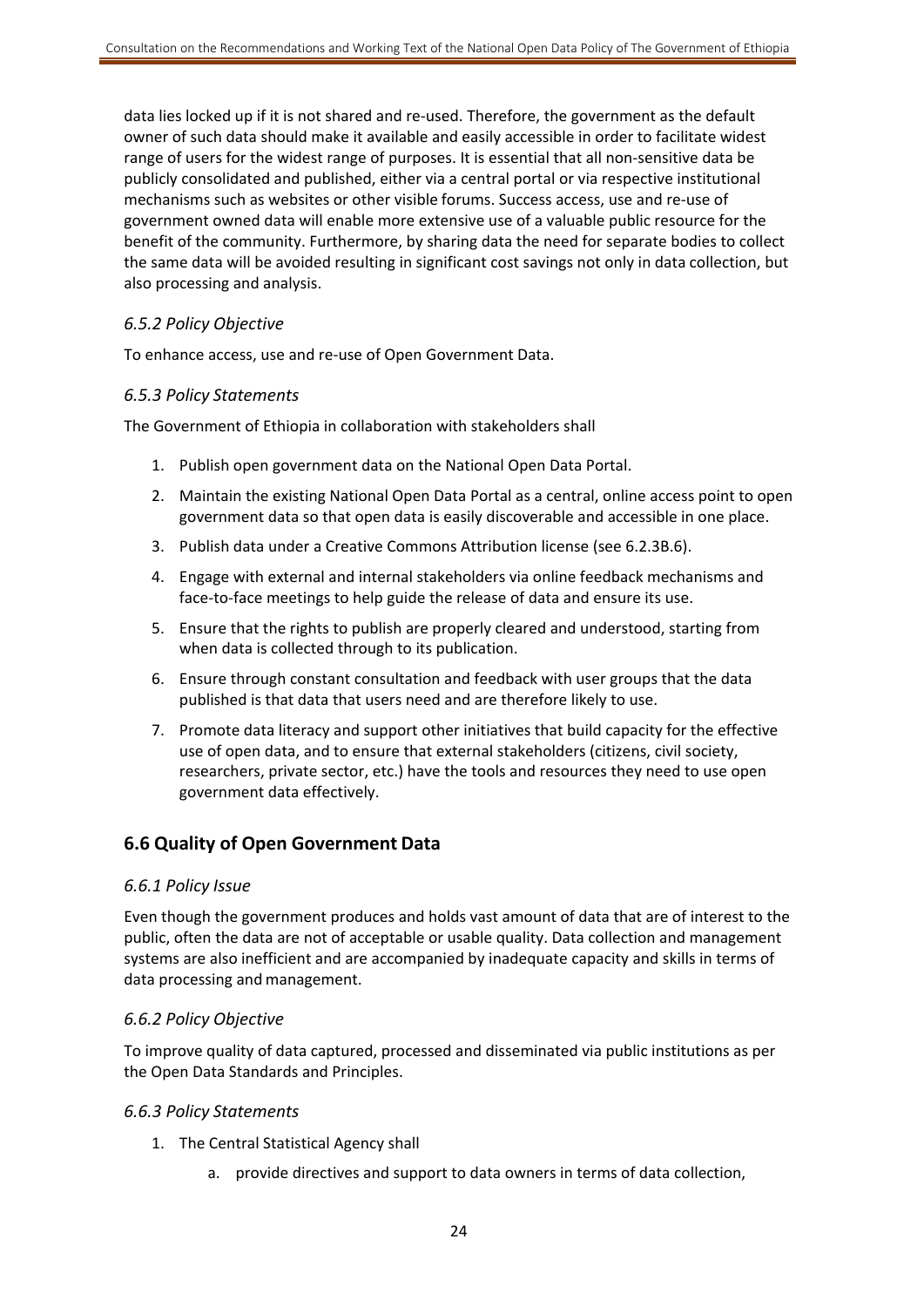management, analysis and archiving.

- b. be the arbiter of which data are authoritative and/or official.
- 2. The Ministry of Communication and Information Technology shall
	- a. provide the infrastructure for the publication, archiving and retrieval of open data.
	- b. develop comprehensive data management systems in Public Institutions.
- 3. The Open Data Steering Committee shall
	- a. develop a responsive feedback mechanism for improved data quality. This will include:
		- i. The creation of a mechanism on the National Open Data Portal by which external stakeholders can make requests for data to be considered by the Open Data Steering Committee.
		- ii. Other channels for requests (e.g. email, telephone) clearly indicated on the National Open Data Portal.
		- iii. Communicate to individual government departments and agencies any feedback received via the National Open Data Portal or any channels feedback received on the quality of the data published on the Portal.
	- b. follow the same process and procedure when dealing with requests for data as set out in the Freedom of Mass Media and Access to Information Proclamation (no. 590/2008)
	- c. publish the decisions of the Open Data Steering Committee related to requests for government data on the National Open Data Portal.

## **6.7 Legal Framework**

#### *6.7.1 Policy Issue*

Global experience shows that a comprehensive legal framework and regulatory clarity is essential for the implementation of Open Data initiatives. Clear policies and laws ensures that public institutions follow consistent principles and guidelines on the release of data, use a standard "open data" license and comply with security, privacy and technical standards for open formats. Current legal framework establishes the foundation for Open Data initiatives to flourish. However, there is currently no specific legislation setting out the rules and guidelines on access and re-use of government data, and the existing legal framework is limited on regulating the type and amount of data to be released.

#### *6.7.2 Policy Objective*

To strengthen policy and legal framework for the implementation of Government Open Data

#### *6.7.3 Policy Statements*

The Government of Ethiopia in collaboration with stakeholders shall

- 1. Put in place an appropriate policy and legal framework.
- 2. Enact new legislation relevant to Open Data.
- 3. Develop a comprehensive regulatory framework for the implementation of Government Open Data.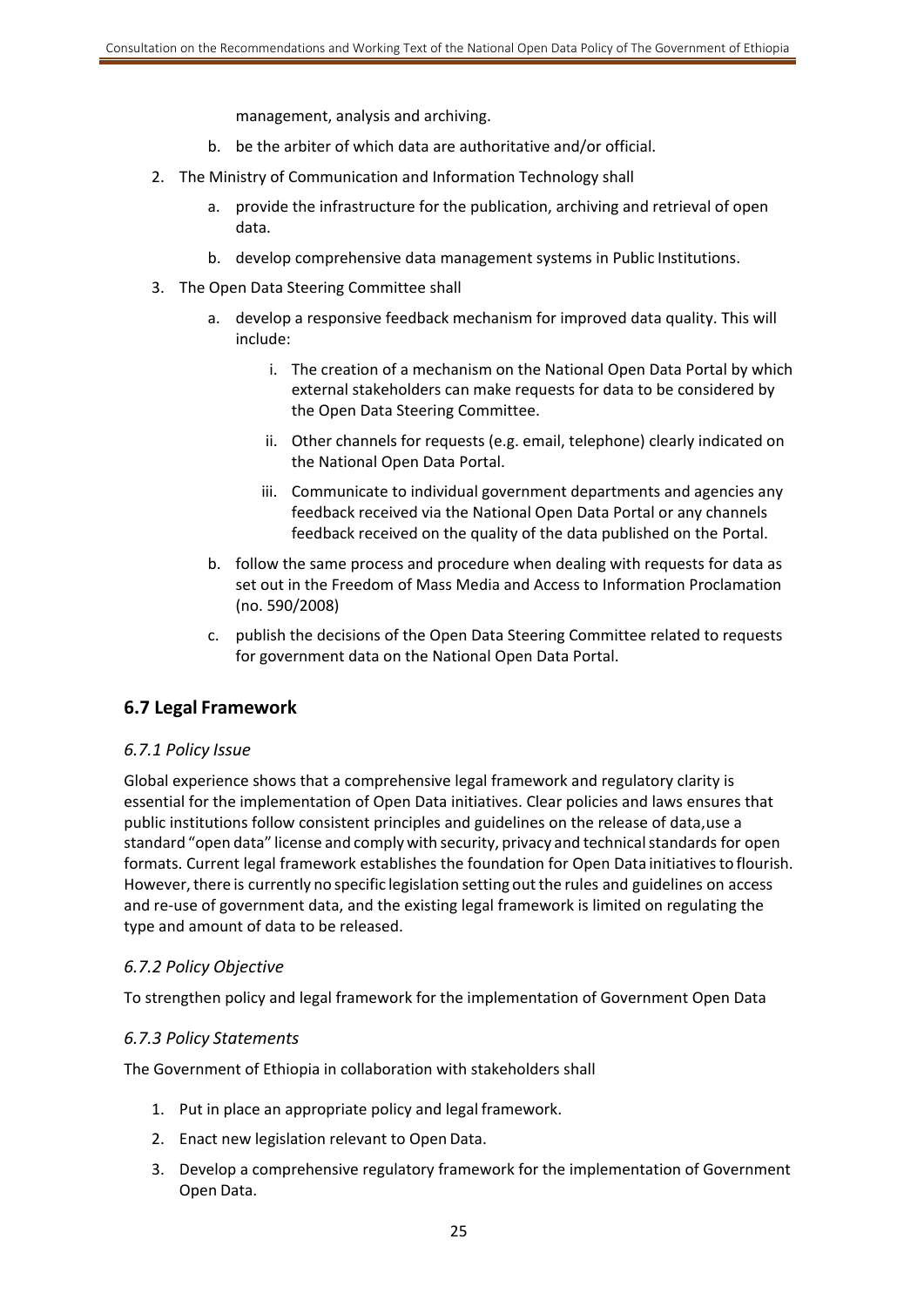The policy recognizes the existence of, and will comply and work in conjunction with other policies which have taken on board issues related to the access, use and reuse of government data and records, intellectual property, statistics and ICT.

The policy further recognizes that to give effect to the policy objectives and directions given herein, a comprehensive review of the existing legal framework needs to be conducted, and where appropriate, amendments or revisions of existing policies, laws and procedures be proposed to ensure operability of the Open Data Initiative, ideals and objectives stated herein and data management, release and re‐use practices to ensure all are consistency with the requirements in this policy.

In addition, the policy recognizes a need to enact new laws and regulations, or amend the existing ones including those related to Right to Information, Privacy and Data Protection and other laws relevant for the implementation of Open Government Data.

## **6.8 Financing Open Government Data**

#### *6.8.1 Policy Issue*

The success of the administration, implementation and sustainability of the Ethiopian Open Data Initiative depends on the availability of adequate human and financial resources. Currently, respective government departments and agencies cover the costs of any Open Data activity undertaken. The government must match its stated commitment to the publication of open government data with the financial resources for the implementation of the Open Data Initiative.

### *6.8.2 Policy Objective*

To ensure the availability of funds to facilitate the National Open Data Initiative.

## *6.8.3 Policy Statements*

The Government of Ethiopia in collaboration with stakeholders shall

- 1. Establish a funding mechanism for the National Open Data Initiative.
- 2. Budget adequately and ensure funds are available for the full implementation and sustainability of the Open Data Initiative such that the current initiative becomes taken‐ for‐granted practice accompanied by a dedicated line item in departmental and agency budgets.
- 3. Take into the requirement for government entities such as CSA, MCIT and NPC to budget for overarching investments (such as providing technical support across departments and agencies, maintaining the National Open Data Portal, resourcing the Open Data Implementation Team and providing for the cost of the Open Data Steering Committee) and for each government department and agency to budget for the provision of equipment and human resources to support the overarching open data activities and infrastructure .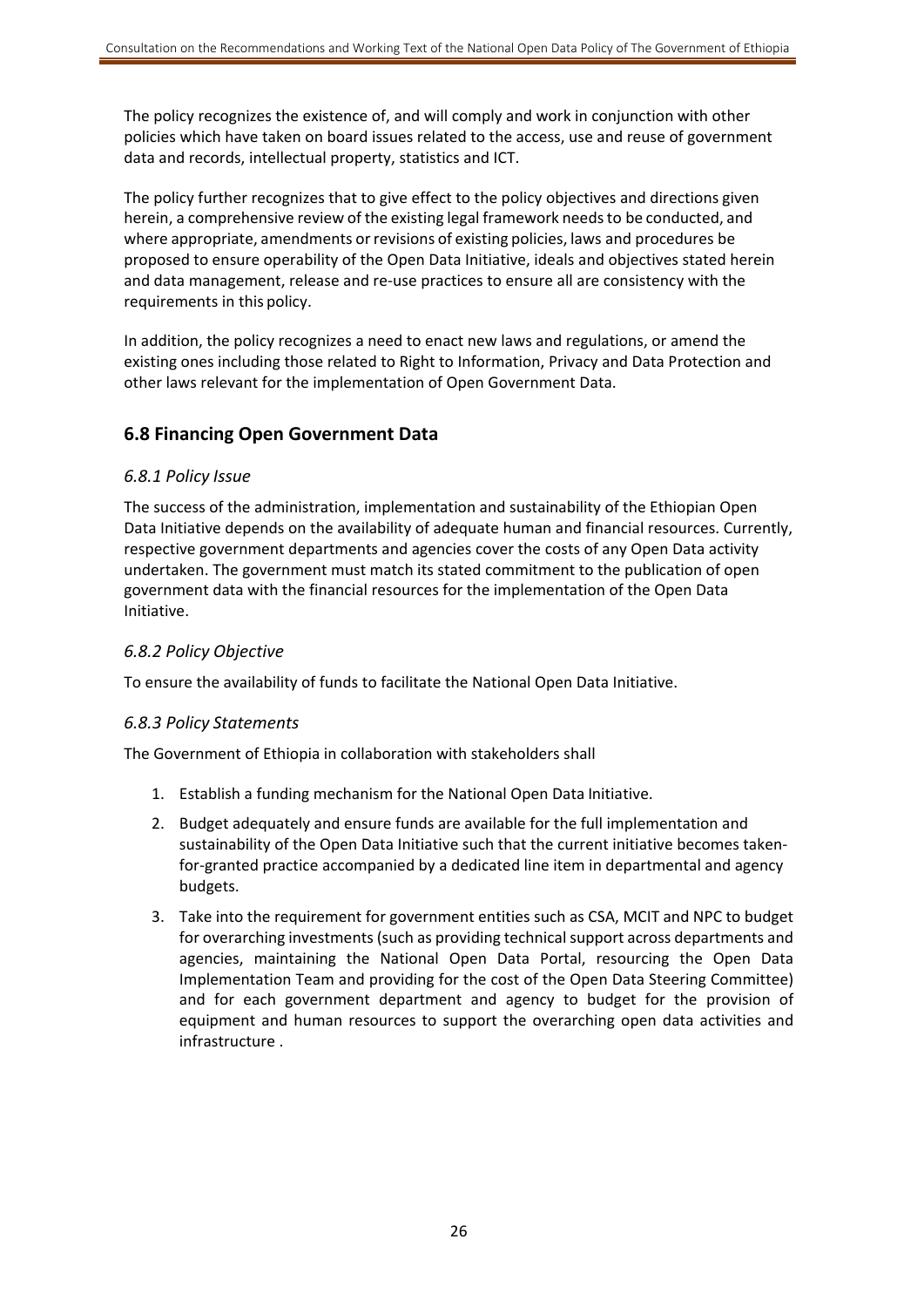## **7. POLICY MONITORING AND EVALUATION FRAMEWORK**

The implementation and success of the Ethiopian National Open Data Initiative and the effects of this policy in contributing to that success will be assessed according to performance against a set of key indicators. Collection of data and measurement against these indicators should be conducted on an annual basis with each government department and agency conducting its own annual evaluation that is submitted to the Open Data Steering Committee. The Open Data Steering Committee will conduct its own annual evaluation, and will review the evaluations completed by the government departments and agencies. The indicators proposed are as follows:

## **7.1 Department/agency‐level Indicators**

## *Data supply*

- 1. Number of datasets released (on agency website, national data portal, CSA website) ‐‐ name of dataset + URL
- 2. % datasets released with standardized metadata & documentation ‐‐ URL
- 3. % of datasets up to date (within reasonable delay)
- 4. %of data set with at maximum 2 period of publication missed
- 5. % of data sets not updated since 3 or more periods
- 6. % of datasets with a more restrictive license than CC‐BY
- 7. Publication of a publishing plan ‐‐ name of document + URL
- 8. % of the publishing plan implemented (% of datasets published as committed to in the annual publishing plan)
- 9. Publication of a data inventory Y/N + URL
- 10. % of data inventory published as open data
- 11. Publication of FOI requirement ‐ Y/N

## *Capacity*

- 1. Number of people trained at the management level ‐‐ attendance registers and/or certificates
- 2. Number of people trained at the data management layer -- attendance registers and/or certificates
- 3. Number of people trained at the technical level ‐‐ attendance registers and/or certificates
- 4. National and international events attended by key staff ‐‐ name and date of event

#### *Engagement*

- 1. Number of requests received ‐‐
- 2. Number of requests answered ‐‐
- 3. Annual Number of dataset downloads (cumulative) ‐‐
- 4. Annual Number of unique users (cumulative) ‐‐
- 5. Annual Number of downloads [requests] from government agencies (cumulative)
- 6. Annual Number of engagements (event) with external stakeholders initiated as per